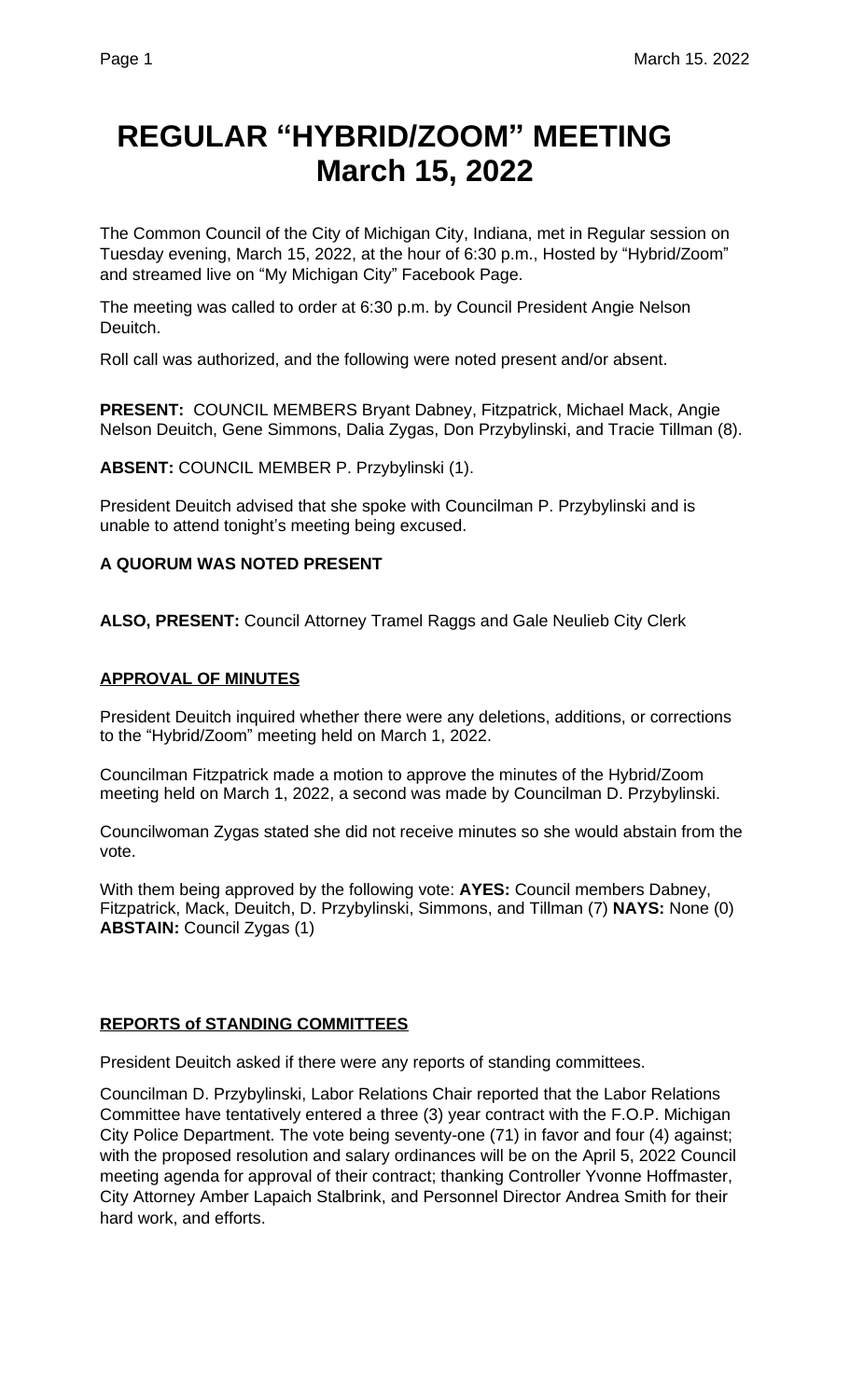## **FINANCE REPORT**

Councilwoman Tillman presented the following Finance Meeting minutes held on March 15, 2022:

## **Call to order**

Chair, Tracie Tillman called to order the regular meeting of the Michigan City Finance Committee at 5:30 p.m. on March 15<sup>th</sup>, 2022 held in the City Council Chambers, 100 E Michigan Blvd., Michigan City, Indiana and via: Zoom.

## **Roll call**

Tracie Tillman, Chair conducted a roll call. The following persons were present:

Tracie Tillman, Council - present

Paul Przybylinski, Council - absent

Sean Fitzpatrick, Council – present

also in attendance Council Attorney Mr. Raggs

## **Approval of minutes from last meeting**

Regular Meeting Held 02/25/2022

Motion to approve: All in favor 2 Yea's 0 Nays.

## **O**p**en issues**

Review claims in Fund No. 2031 Boyd Development \$0.00

Review claims in Fund No. 2042 – Riverboat \$75.00

Motion made by Sean Fitzpatrick to approve Fund No. 2042 – River boat \$75.00, Friedman and Associates, second by Tillman. Motion carries 2 Yea's 0 Nay's.

## **Minutes:**

A discussion was held regarding a salary increase for the Fire Chief Deputy. Tillman, for clarity there has been communication between myself, Controller Hoffmaster and City Attorney amber Lapaich; and communication in an email from Mayor Parry in regards to this. As far as the city finance committee goes this is not a recommendation from the City Finance Committee. This recommendation should come from the City Administration. There should be a recommendation done to increase the Fire Chief Deputy pay. The fire negations surpassed the time of when the city finance passed the annual 2022 budget. Mr. Fitzpatrick stated the situation was someone in leadership was put in at a lower pay rate from their subordinate salaries and that this is something that needs to be corrected to make this right. Tillman, there are four Ordinances coming before the City Council this evening.

Approval For Additional Appropriation in The Budget Of The Common Council In The General Fund For Additional Funding For The Common Councils 2022 Legal Services Contract - \$25,000.00.

Approving For Additional Appropriation In The Budget of the Local Income tax (LIT) Fund For The 2022 Landscaping Contract - \$100,000.00.

Approving Additional Appropriation In The Budget Of The Local Income Tax (LIT) Fund To Provide Funding For Professional Services To Prepare A Fiscal Plan For A Voluntary Annexation Petition Filed by Pritz Family, LLC, ET AL. - \$16,7000.00.

Approving Additional Appropriation In the Budget Of The Local Road And Street Fund For the Balance Of the Miscellaneous Paving Project - \$347,909.00.

**Comments by the public** n/a

**Comments by the Committee** n/a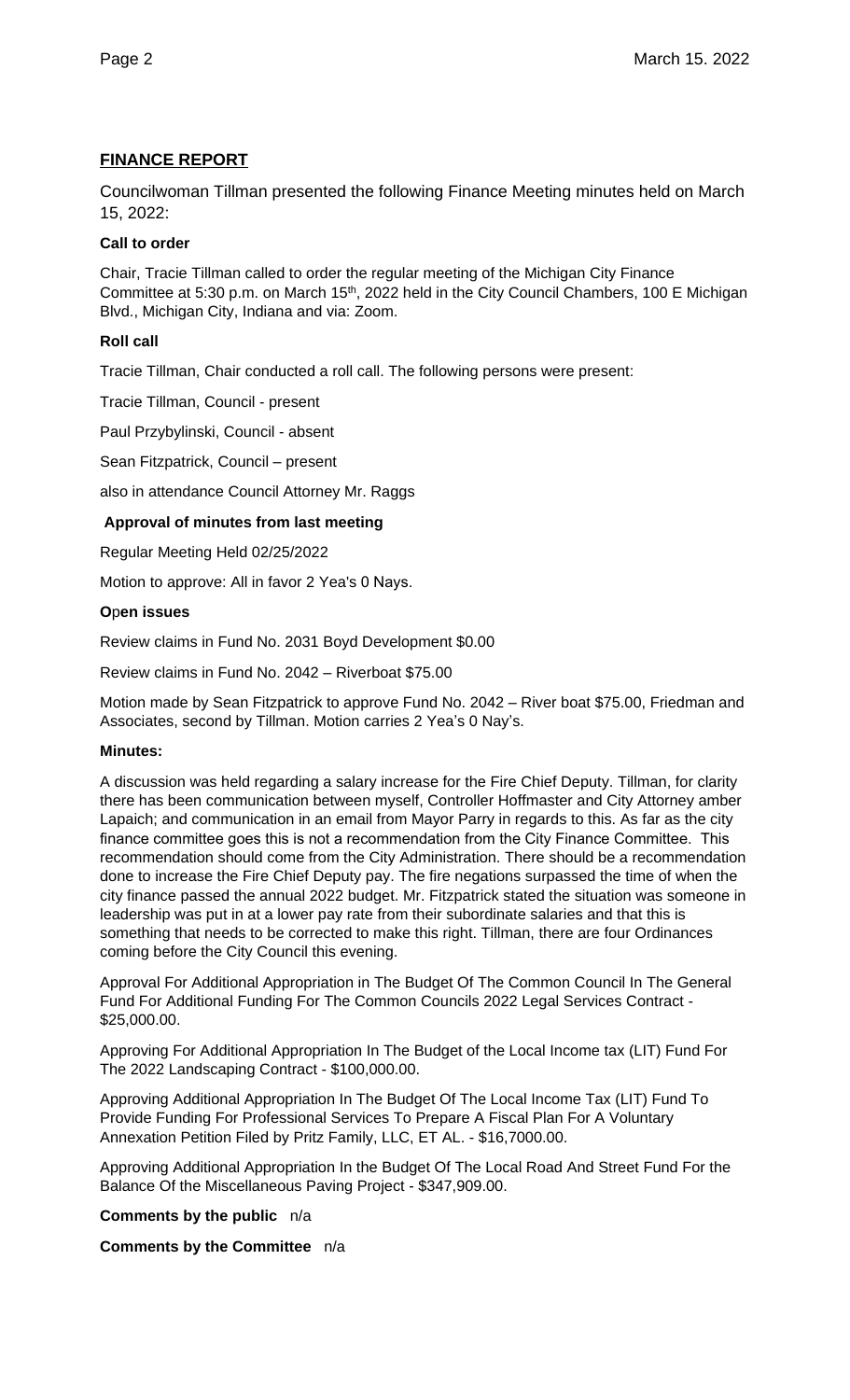**Meeting Adjourned** at 5:36 p.m. Motion by Sean Fitzpatrick, second by Tillman.

## **CLAIMS DOCKET**

President Deuitch read the following claims for the record.

## **March 1, 2022, Riverboat/Boyd Claim Docket**

| Fund #2042 – Riverboat – Claims $$$ |   | 75.00 |
|-------------------------------------|---|-------|
| <b>FFT</b>                          | S | 00.00 |
| Fund $\#2031 - Boyd - Claims$ -     | S | 00.00 |
| <b>TOTAL CLAIMS</b>                 | S | 75.00 |

Councilwoman Tillman brought up the request that Chief Legault made about the process and procedures for a salary increase for the Deputy Chief; explaining that she has been in contact with City Attorney Amber Lapaich Stalbrink, City Controller Yvonne Hoffmaster, and has received correspondence from Mayor Parry; that negotiations were made after the city salary budgets was approved and left this position's salary lower than other employees within that department; asking the administration to recommend increasing that salary.

President Deuitch asked if the Council had any questions regarding the claim docket, there was no response.

A motion was made to approve the Riverboat/Boyd claims from March 1, 2022 by Councilman by Councilman S. Fitzpatrick and seconded by Councilwoman Tillman.

The motion was approved by the following vote: **AYES:** Council members Fitzpatrick, Mack, Deuitch, D. Przybylinski, Simmons, Zygas, Tillman, Dabney (8) **NAYS:** None (0)

## **REPORTS OF SPECIAL or SELECT COMMITTEES**

President Deuitch asked if there were any reports of Special or Select Committees, there was no response.

## **REPORTS of OTHER CITY OFFICERS AND DEPARTMENTS**

President Deuitch asked if there were any reports of Special or Select Committees.

Clarence Hulse, Executive Director of Michigan City Economic Development Corporation, addressed the council regarding the future of the EDCMC and reported on their 2022 annual report commenting on the following items.

- 1) Economic Inclusion
- 2) Workforce Development/Talent Attraction
- 3) Placemaking
- 4) Story Telling

.

5) Economic Modernization

President Deuitch asked if there were any questions.

Discussion ensued between EDCMC Director Hulse, Attorney Randy Rampole with Barnes and Thornberg , President Deuitch and Council members Dabney, and D. Przybylinski, regarding how these projects are being funded, TIF monies and how taxes that are generated from the assessment on a project, with the assessed value that will go to the City for these projects,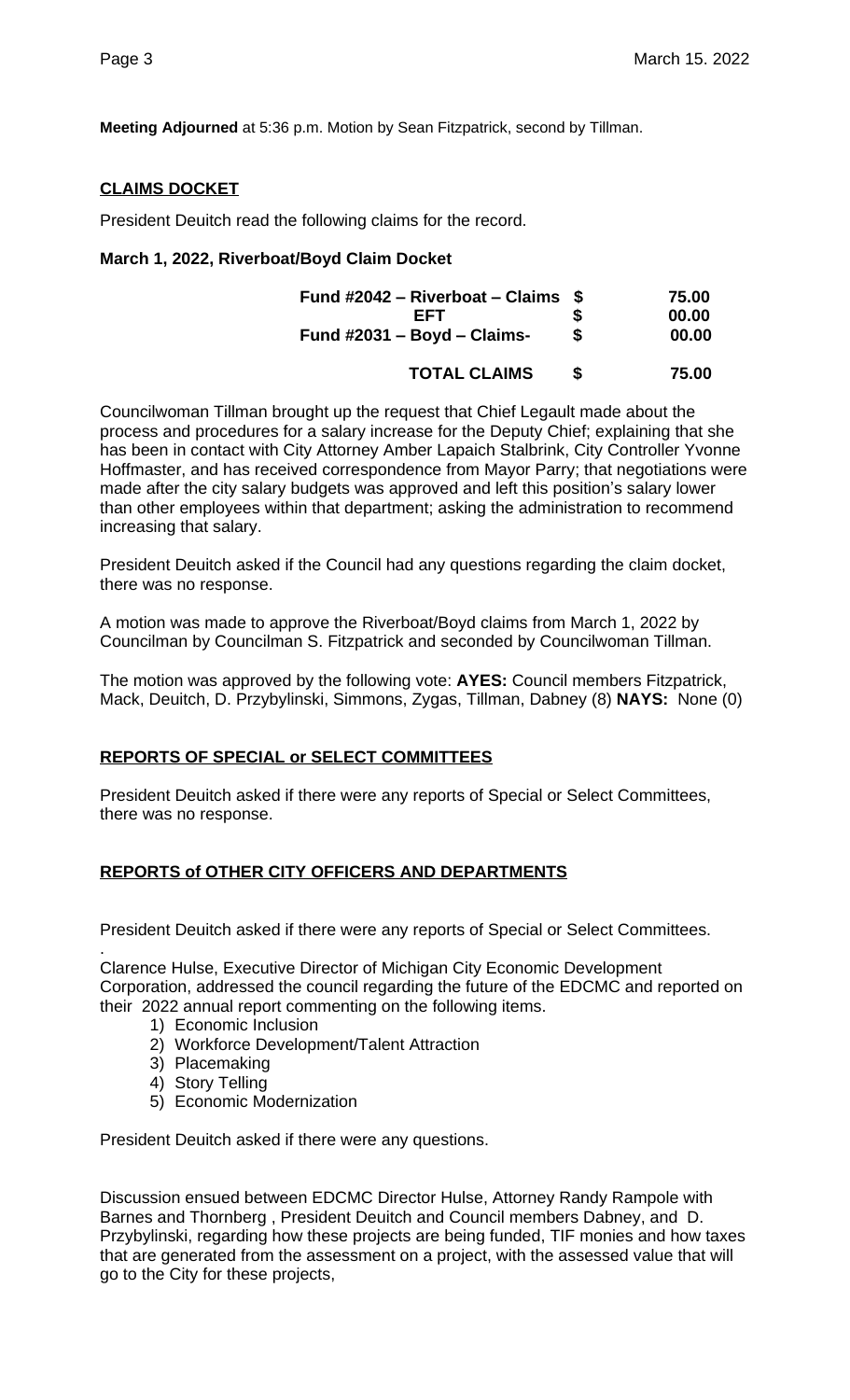President Deuitch asked if there were any further questions, there was no response.

## **PETITIONS**

The Clerk read the following petition that was received in the Clerk's Office and will be addressed further in this our agenda.

**PETITION FOR VOLUNTARY ANNEXATION INTO THE CITY OF MICHIGAN CITY BY PRITZ FAMILY, LLC, TRENNIS BRADFORD, INDIVIDUALLY, AND AS TRUSTEE OF THE TRENNIS BRADFORD REVOCABLE LIVING TRUST DATED APRIL 17, 2007, AND HYER, WISNIESKI, INDIANA FARM, LLC (collectively" Petitioners")**

## **COMMUNICATIONS**

Correspondence was received in the Clerk's Office on February 24, 2022, from the Controller's Office regarding City "Procedures to Submit Invoices, Payroll and Minutes by Boards and Commissions"

Correspondence/Tort Claim Notice was received in the Clerk's Office February 24,2022 from Crossen Law Firm, 4661 Lisborn Drive, Carmel, Indiana

Correspondence sent to Mayor Parry from South Shore Line and forwarded to the Council was received in my office on February 24, 2022 regarding Double Track NWI – Clarification of Planned Work

Correspondence was received in the Clerk's Office from Controller Hoffmaster on February 25, 2022 clarifying was MCFD Chief Legault was requesting at the Finance Committee meeting held on February 25, 2022

Correspondence was received in the Clerk's Office that was sent to Mayor Parry and copied to the Council on March 1, 2022, regarding the resignation of City Engineer Jeff Wright

Correspondence was received in the Clerk's Office on March 2, 2022, from Council President Deuitch regarding Aim Webinar - Governor's Virtual Meetings Post Emergency Order 010622 ending on March 4, 2022

Correspondence/Tort Claim Notice was received in the Clerk's Office on March 9, 2022, from Ken Nunn Law Office 104 South Franklin Road, Bloomington, Indiana

## **RESOLUTIONS**

The clerk read the following resolution by title only.

## **MICHIGAN CITY COMMON COUNCIL**

## **RESOLUTION NO: 4835**

**ADOPTING A WRITTEN FISCAL PLAN AND ESTABLISHING A POLICY FOR THE PROVISION OF SERVICES TO CERTAIN REAL ESTATE (approximately 147.2 acres) SITUATED BETWEEN PAHS ROAD, JOHNSON ROAD, AND US HIGHWAY 20, IN LAPORTE COUNTY, INDIANA, A PROPOSED ANNEXATION AREA.**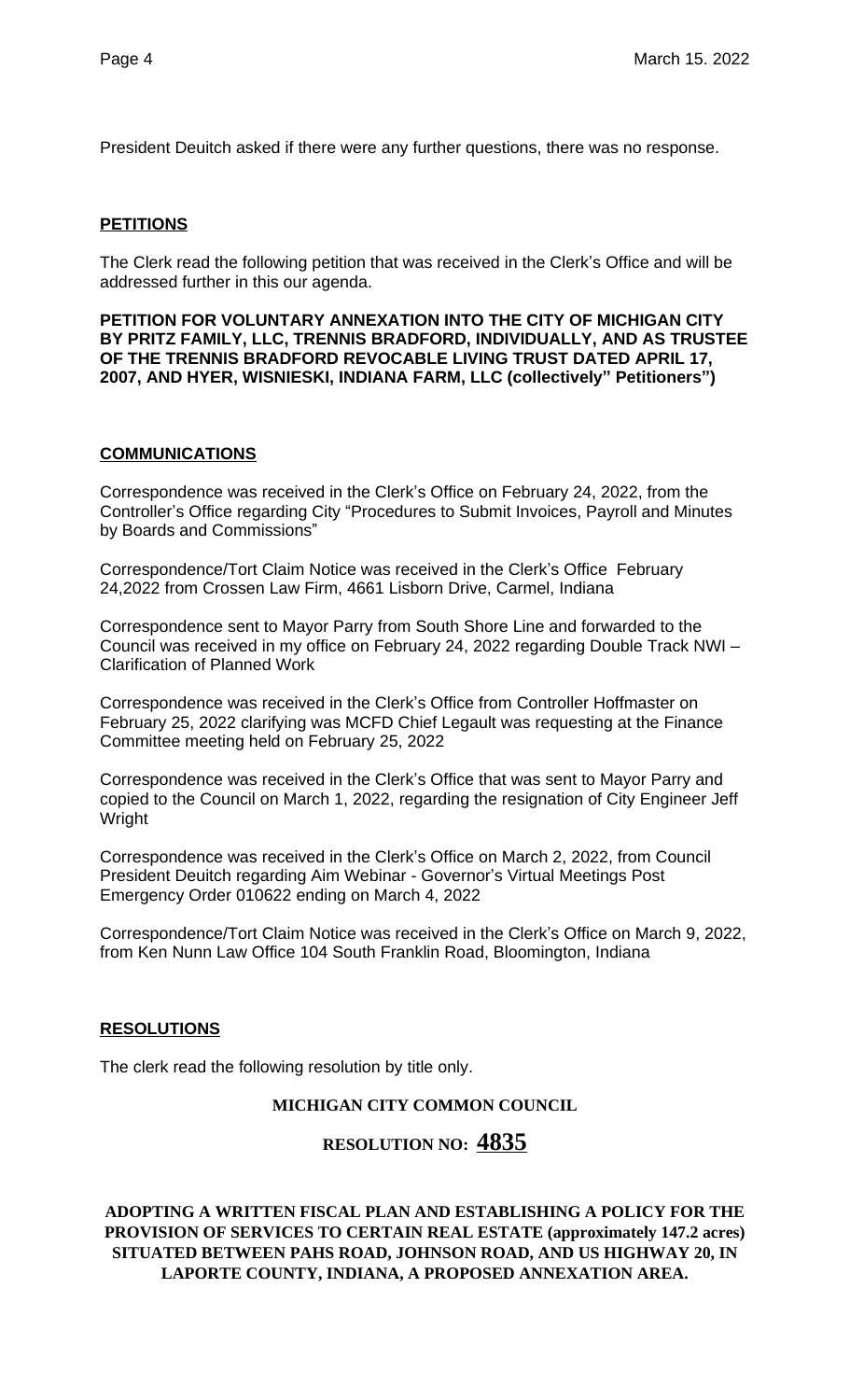**WHEREAS,** the City of Michigan City, Indiana, desires to annex certain real estate (approximately 147.2 acres) situated between PAHS ROAD, JOHNSON ROAD, and US HIGHWAY 20, in LaPorte County, Indiana, and more specifically described in a proposed Ordinance entitled "An Ordinance of the Common Council of the City of Michigan City, Indiana Annexing Real Estate between Pahs Road, Johnson Road, and US Highway 20, LaPorte County, Indiana and Declaring Same to be a Part of the City of Michigan City, Indiana"; and

**WHEREAS,** this annexation shall also include all contiguous areas of all highways and rights of ways as required by Indiana Code 36-4-3-2.5 and shall be included in the 4<sup>th</sup> Councilmanic ward and shall retain the current zoning classifications as found in the LaPorte County Zoning Ordinance.

**WHEREAS**, responsible planning and state law require adoption of a fiscal plan and definite policy for the provision of services to annexed area; and

**WHEREAS,** such a plan and policy has been developed and presented to the Common Council, entitled "Fiscal Plan" which is attached hereto as Exhibit A.

## **NOW, THEREFORE, BE IT RESOLVED BY THE COMMON COUNCIL OF THE CITY OF MICHIGAN CITY, INDIANA,** as follows:

- 1) The Common Council of the City of Michigan City, County of LaPorte, Indiana, hereby approves and adopts the Fiscal Plan, attached hereto as Exhibit A, which plan is attached hereto and made a part thereof, and hereby approves and adopts the specific policies for the implementation of the Plan as set out therein.
- 2) Any monies necessary for the provision of services as described and itemized in the attached Plan shall be budgeted and appropriated from the applicable fund, pursuant to State Law and the City's budget procedure.
- 3) The services of a non-capital nature described in the Fiscal Plan are equivalent in standard and scope to such non-capital services provided to areas within the corporate boundaries of the City of Michigan City that have similar topographies, patterns of land use, and population density. Services of a capital improvement nature that are described in the Fiscal Plan will be provided to the annexed territory within three (3) years after the effective date of this annexation in the same manner as those services are provided to areas within the corporate boundaries of the City of Michigan City that have similar topography, patterns of land use, and population density, and in a manner consistent with federal, state and local laws, procedures and planning criteria.
- 4) This Resolution shall become effective as of the date of passage of the proposed Ordinance entitled **"An Ordinance of the Common Council of the City of Michigan City, Indiana Annexing Real Estate between Pahs Road, Johnson Road, and US Highway 20, LaPorte County, Indiana and Declaring Same to be a Part of the City of Michigan City, Indiana".** This annexation shall be included in the 4<sup>th</sup> councilmanic ward and shall retain the current zoning classification as found in the LaPorte County Zoning Ordinance as specifically described in the proposed Ordinance.

This Resolution shall be in full force and effect after passage and approval by the Mayor.

Introduced by: /s/ Angie Nelson Deuitch, Member Michigan City Common Council /s/ Sean Fitzpatrick, Member Michigan City Common Council

President Deuitch asked if there were any comments from the sponsors, there was no response.

President Deuitch asked if there were any comments from the public.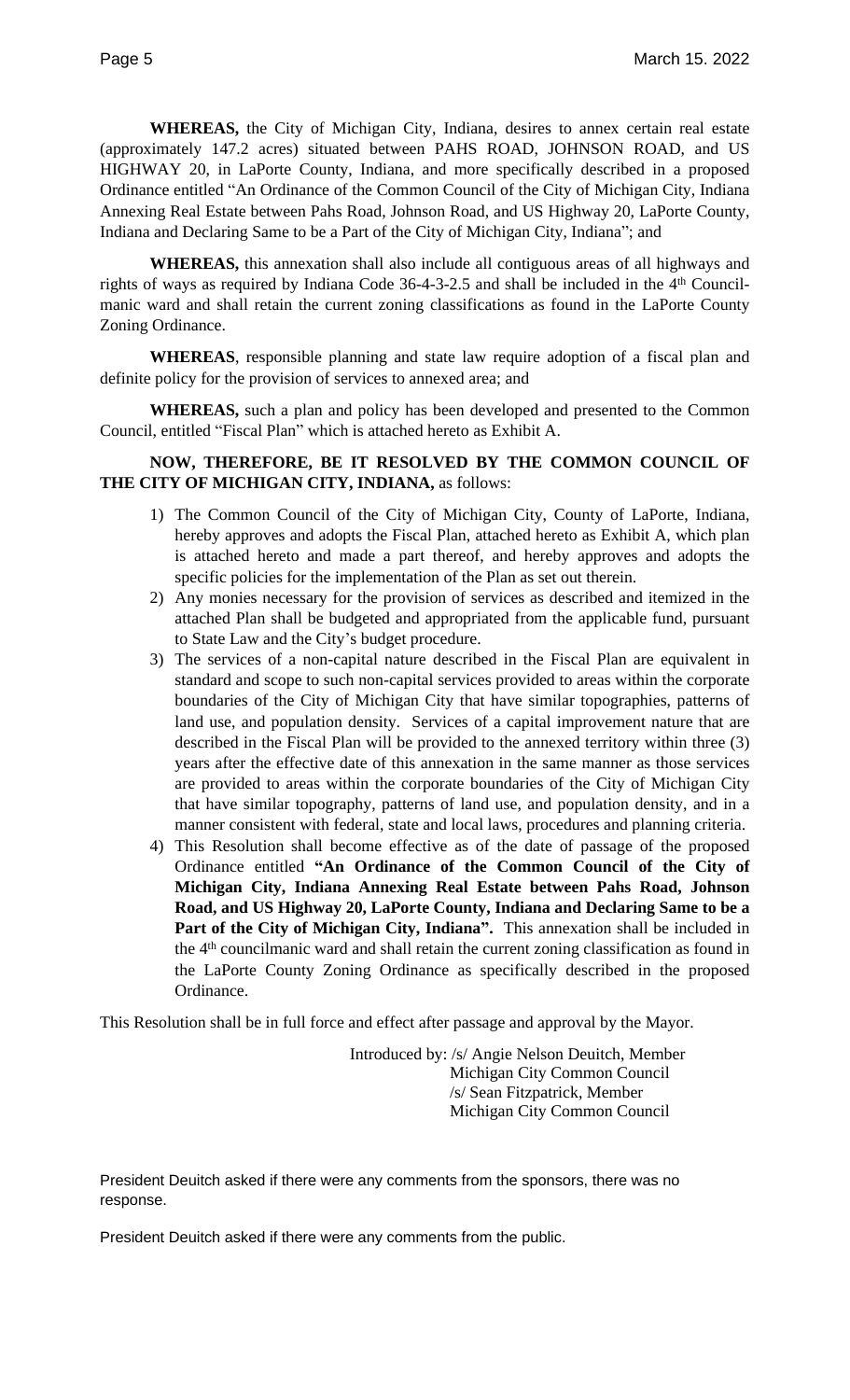Attorney Brad Adamsky, 820 Jefferson Avenue, LaPorte, explained how they were still at the beginning of the annexation process, and explained that there are many steps before this annexation will be completed; with this proposed resolution being one of them bring this council the fiscal plan of this property to be approved and that there will be a formal public hearing at the next Council meeting on April 5, 2022.

President Deuitch asked if there were any additional public comments, there was no response.

President Deuitch asked if there were any comments from the Council, there was no response.

President Deuitch asked Vice President D. Pryzbylinski to relinquish her chair, advising the location of this area being located between Pahs Road, Johnson Road, and U.S. Highway 20 is the area and the impact he spoke about in their fiscal plan is to allow us annex this property like we have done previously for economic development purposes.

President Deuitch made a motion to adopt the resolution, second by Councilman Simmons.

The motion was approved by the following vote: **AYES: Council Members:** Mack**,**  Deuitch, D. Przybylinski, Simmons, Zygas, Tillman, Dabney and Fitzpatrick, (8) **NAYS:**  None (0)

The Clerk read the following proposed resolution in its entirety.

## **MICHIGAN CITY COMMON COUNCIL**

# **RESOLUTION NO. 4836**

## **A RESOLUTION SUPPORTING AND SEEKING FUNDING VIA THE INFRASTRUCTURE INVESTMENT AND JOBS ACT**

**WHEREAS,** the Michigan City Common Council seeks to promote widespread infrastructure improvements and job training for Michigan City; and

**WHEREAS,** with announcements pending concerning new major developments in Michigan City, there is an increasing need for infrastructure improvements, job training, social work and early childhood development to support the residents of Michigan City and the growth of the community; and

**WHEREAS,** the Michigan City Common Council has identified the Federal Infrastructure Investment and Jobs Act (hereinafter referred to as "the legislation") as an appropriate source of funding which can be made available to Michigan City (*see attached* **Exhibit A** which is a White House Fact Sheet entitled *The Infrastructure Investment and Jobs Act will Deliver for Indiana*); and

**WHEREAS,** the legislation includes \$550 billion in new federal investment in America's roads and bridges, water infrastructure, resilience, internet, and more; and

**WHEREAS,** this investment will repair and rebuild America's roads and bridges with a focus on climate change mitigation, resilience, equity, and safety for all users, including cyclists and pedestrians; and

**WHEREAS,** the legislation includes a total of \$159,000.00 of direct funding for the Michigan City Municipal Airport in fiscal year 2022; and

**WHEREAS,** the legislation includes a total of \$40 billion of new funding for bridge repair, replacement and rehabilitation; and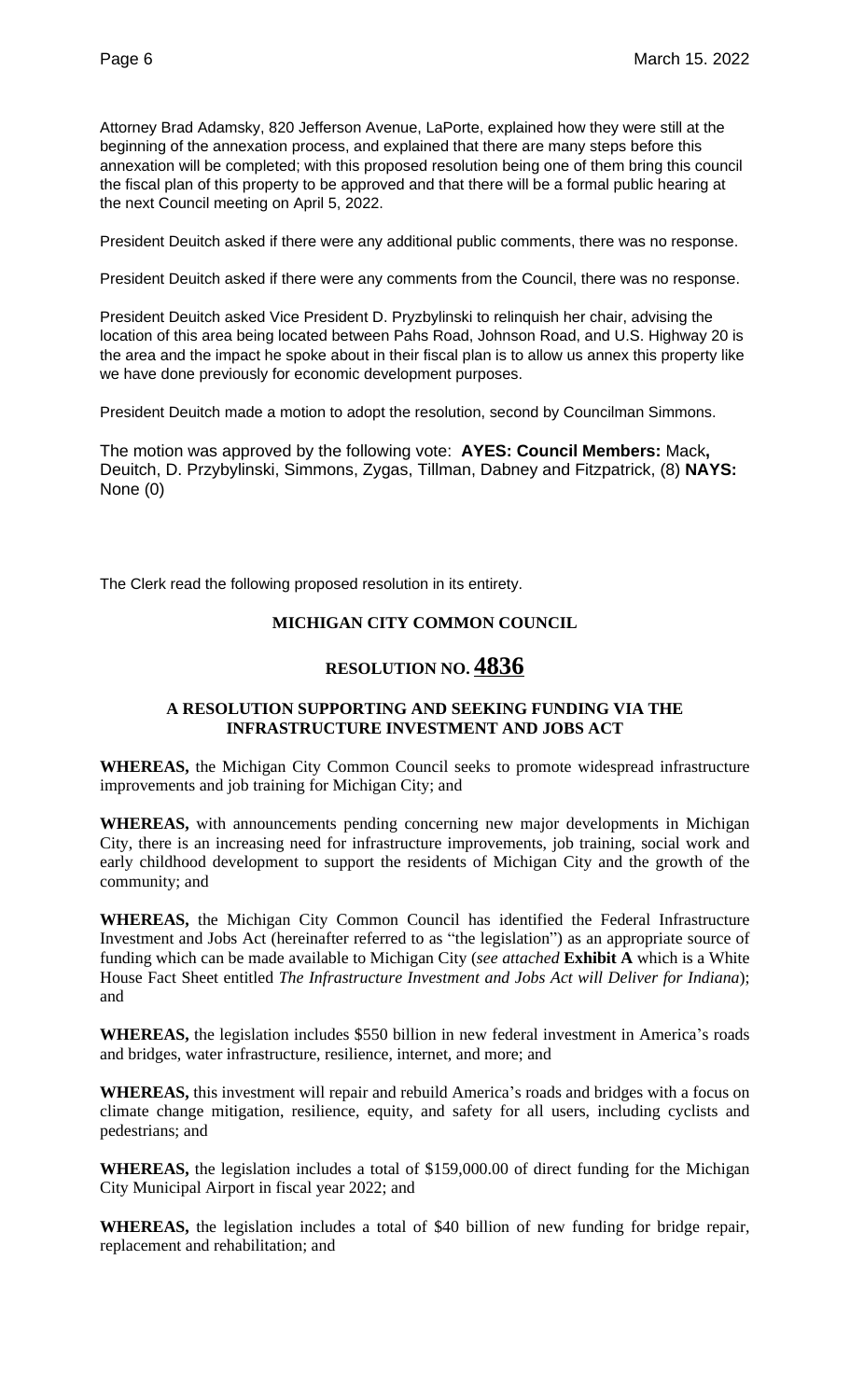**WHEREAS,** the Michigan City Common Council desires to work cooperatively with LaPorte County Government with respect to identifying and prioritizing bridges within Michigan City that are in need of repair and replacement; and

**WHEREAS,** in addition to the federal funds available through the legislation, the Michigan City Common Council is committed to working with the city administration to maximize the City's access to other available funding including, but not limited to, funding available through the Northwestern Indiana Regional Planning Commission.

## **NOW, THEREFORE BE IT RESOLVED BY THE MICHIGAN CITY, INDIANA COMMON COUNCIL AS FOLLOWS:**

1. The aforementioned "Whereas" sections are incorporated herein as if fully set forth herein. 2. The Common Council strongly supports every effort to seek and obtain funding via the Infrastructure Investment and Jobs Act and hereby directs the City Clerk to forward a copy of this Resolution to Congressman Frank J. Mrvan, State Senator Mike Bohacek, State Senator Rodney Pol and State Representative Pat Boy for the purposes of enlisting their assistance in this endeavor.

This Resolution shall be in full force and effect after passage by the Michigan City Common Council and approval by the Mayor.

|             | <b>INTRODUCED BY:</b> /s/ Angie Nelson Deuitch, President<br>Michigan City Common Council |
|-------------|-------------------------------------------------------------------------------------------|
| Co-Sponsor: | /s/Don Przybylinski, Member<br>Michigan City Common Council                               |

President Deuitch asked if there were any comments from the public, there was no response.

President Deuitch asked if there were any comments from the council.

Vice President D. Przybylinski, asked to be added as a co-sponsor on the resolution.

Councilman Dabney advised that he had a chance to talk to Representative F. Mrvan, in regard to infrastructure investments and was informed on how the monies has to come from different municipalities stating that the Chief Executive Officer (Mayor) would be the person to ask for these funds to be able to secure \$45,000,000; asking for everyone to support this resolution and that he made it quite clear that our Mayor would have to move forward on this.

President Deuitch added that she also has met with Mr. Mryan and this proposed resolution was an opportunity to get all signatures including the Mayor's to get the door open and the conversation started; that this is a great idea

President Deuitch asked if there were any further comments from the council.

Vice President D. Przybylinski made a motion to adopt the proposed resolution; second by Councilwoman Tillman.

The motion was approved by the following vote**: AYES Council Members;** Deuitch, D. Przybylinski, Simmons, Zygas, Tillman, Dabney, Fitzpatrick, and Mack. (8) **NAYS:**  None (0)

Clerk Neulieb read the following resolution by title only. **A RESOLUTION SUPPORTING THE LAPORTE COUNTY COMMON COUNCIL ESTABLISHING A PUBLIC SAFETY LOCAL INCOME TAX**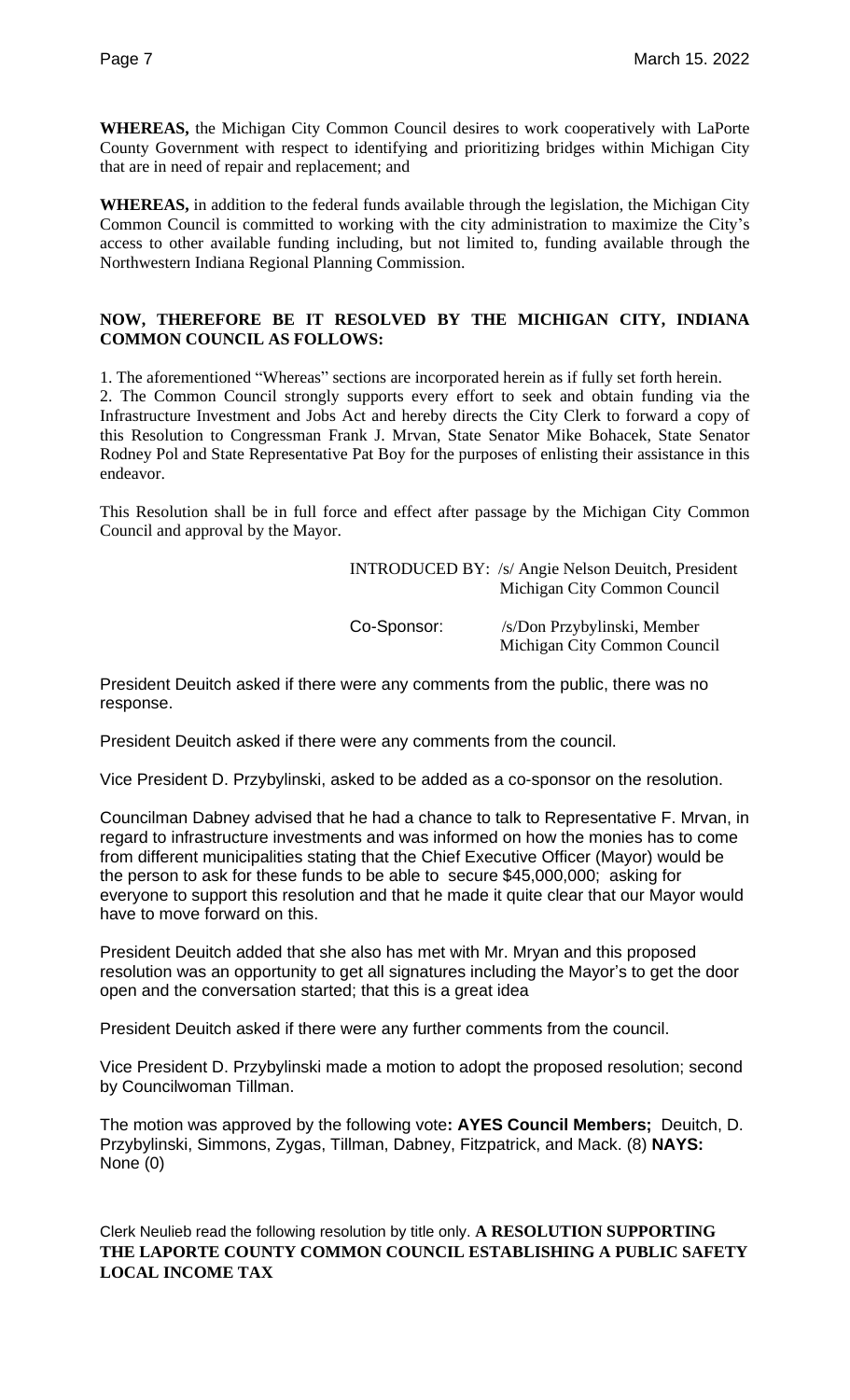## **Introduced by:** Michael Mack

President Deuitch asked if there were any comments from the sponsors.

Councilman Mack advised that there have been two LIT tax workshops held to inform the public regarding this proposed resolution; explaining that the proposed resolution is to support the LIT tax (local income tax) that is being proposed by LaPorte County; that this vote is extremely important and is a step lenifying our fire, police and EMS in the future of these departments and is an enormous positive move by this council.

President Deuitch asked if there were any comments from the public.

Chief Legault MCFD commented that he appreciated the extra time taken by the council to look into the LIT tax so that the best decision can be made this evening; he also thanked Councilwoman Tillman, Mayor Parry, Controller Yvonne Hoffmaster, and City Attorney Amber Lapaich for looking into the pay scale issue getting it corrected so quickly.

President Deuitch asked of there were any other comments from the public, there was no response.

President Deuitch asked if there were any comments from the council.

Councilman Fitzpatrick offered the following amendment to the proposed resolution; advising that he sent a hard copy to the Clerk's Office

4. The Common Council will request an annual comprehensive Public Health and Safety fiscal plan from the Michigan City Administration on programs and initiatives that will utilize this funding prior to any allocations.

Councilman Fitzpatrick made motion to adopt this amendment, second by Councilwoman

Councilman Fitzpatrick advised that this amendment was brought forward by President Deuitch.

President Deuitch asked if there were any other comments from the Council, there was no response.

The Amendment to the proposed resolution was adopted by the following vote: **AYES:** Council members D. Przybylinski, Simmons, Zygas, Tillman, Dabney, Fitzpatrick, Mack and Deuitch (8) **NAYS:** None (0)

## . **MICHIGAN CITY COMMON COUNCIL**

## **RESOLUTION NO. 4837**

## **A RESOLUTION SUPPORTING THE LAPORTE COUNTY COMMON COUNCIL ESTABLISHING A PUBLIC SAFETY LOCAL INCOME TAX**

**WHEREAS,** the local governmental units of LaPorte County are facing a public safety crisis; and

**WHEREAS,** the Michigan City Police Department and Michigan City Fire Department have lost experienced employees to departments in other counties due to the inability to pay competitive wages and benefits; and

**WHEREAS,** the City of Michigan City Common Council has recently identified gun violence as a health crisis within the City; and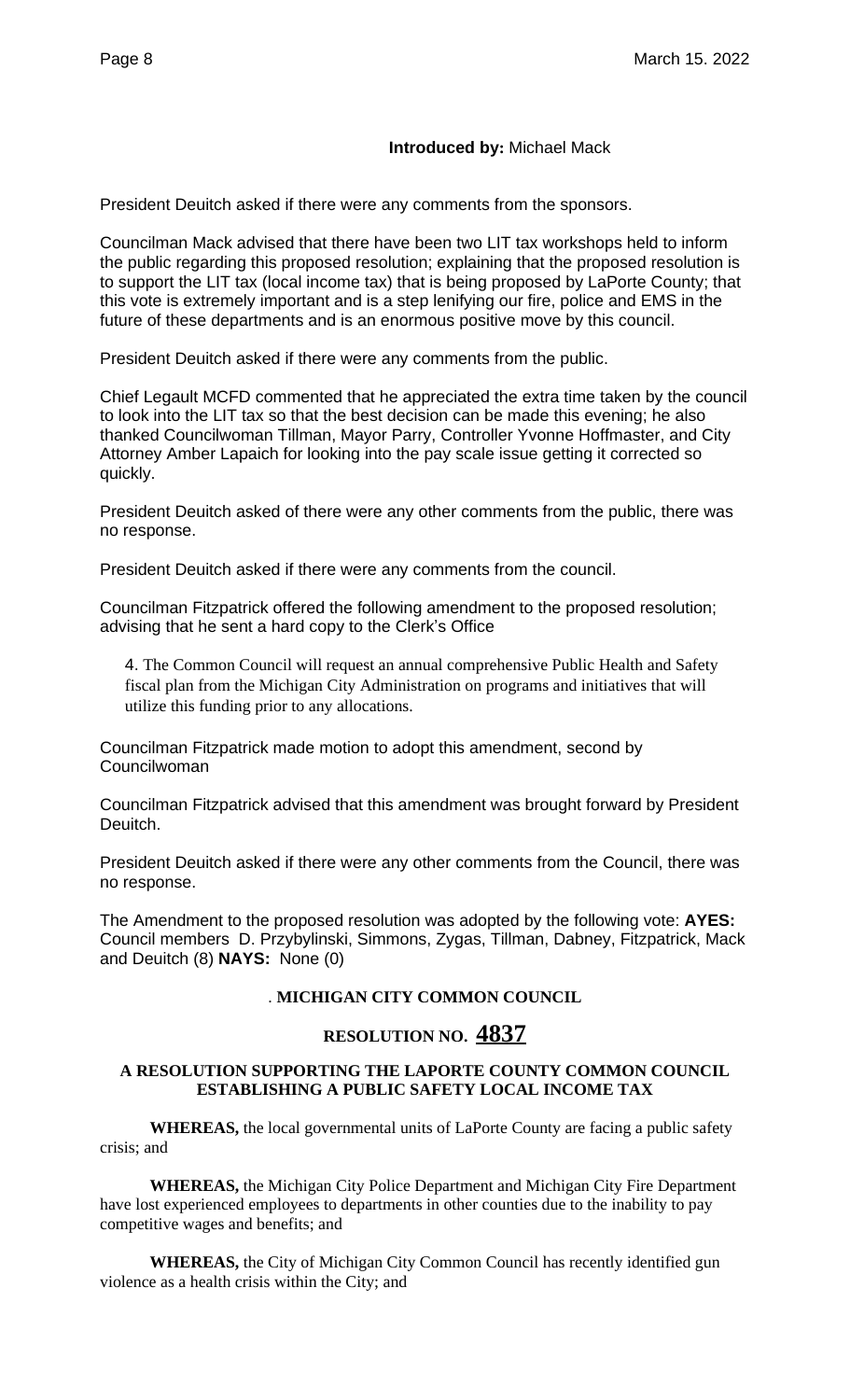**WHEREAS,** in 2021 the residents of LaPorte County received \$32.6 million in property tax relief from the State of Indiana, and the proposed public safety LIT will generate an estimated \$12.85 million in revenue for public safety in LaPorte County to offset the losses from the State of Indiana property tax cap; and

**WHEREAS,** the public safety LIT is the only sustainable source of revenue for a promising and secure future to fund public safety in LaPorte County; and

**WHEREAS,** all ninety-two (92) counties in the State of Indiana have a LIT, and seventyone (71) of Indiana's ninety-two (92) counties have a public safety LIT, and the State average LIT is 1.7816%; and

**WHEREAS,** LaPorte County currently has a LIT of 0.95% and with the passage of the public safety LIT at 0.5%, the LaPorte County total LIT would be 1.45%, which is below the State average LIT; and

**WHEREAS,** approved uses of the public safety LIT (I.C. § 6-3.6-2-14) include police/law enforcement systems to preserve public peace and order, firefighting and fire prevention systems, emergency ambulances and emergency medical services, emergency action (environmental clean-up), probation department of the courts, community correction programs, juvenile detention centers and facilities, county jail, communications systems or enhanced emergency telephone systems, medical and health care expenses for inmates, and pension payments for police officers and other department employees, firefighters and other department employees, sheriff and other members of department, other personnel providing public safety services; and

**WHEREAS,** the LaPorte County Common Council has recently requested that all local units of government located in LaPorte County pass a resolution stating whether they support the passage of a public safety LIT; and

**WHEREAS**, the Michigan City Common Council reasonably believes that the passage of a public safety LIT is in the best interest of the City and the residents herein.

## **NOW, THEREFORE BE IT RESOLVED BY THE MICHIGAN CITY, INDIANA COMMON COUNCIL AS FOLLOWS:**

- 1. The aforementioned "Whereas" sections are incorporated herein as if fully set forth herein.
- 2. The Common Council supports the LaPorte County Common Council establishing a public safety local income tax (herein referred to as "LIT") of 0.5% and supports modifying the existing local income tax rates imposed within the LaPorte County as follows:

| <b>Local Income Tax Type</b>         | <b>Existing Rate</b> | <b>Proposed Rate</b> |
|--------------------------------------|----------------------|----------------------|
| Certified Shares (I.C. $\S$ 6.3.6-6) | $0.95\%$             | 0.95%                |
| Public Safety (I.C. $\S$ 6-3.6-6)    | $0.0\%$              | 0.5%                 |

- 3. The Common Council understands that the local income tax rates proposed above will become effective on October 1, 2022, based on the LaPorte County Common Council passing the public safety LIT by March 31, 2022, and the local income tax rates proposed above will remain in effect until modified or repealed by LaPorte County Common Council.
- 4. The Common Council will request an annual comprehensive Public Health and Safety fiscal plan from the Michigan City Administration on programs and initiatives that will utilize this funding prior to any allocations.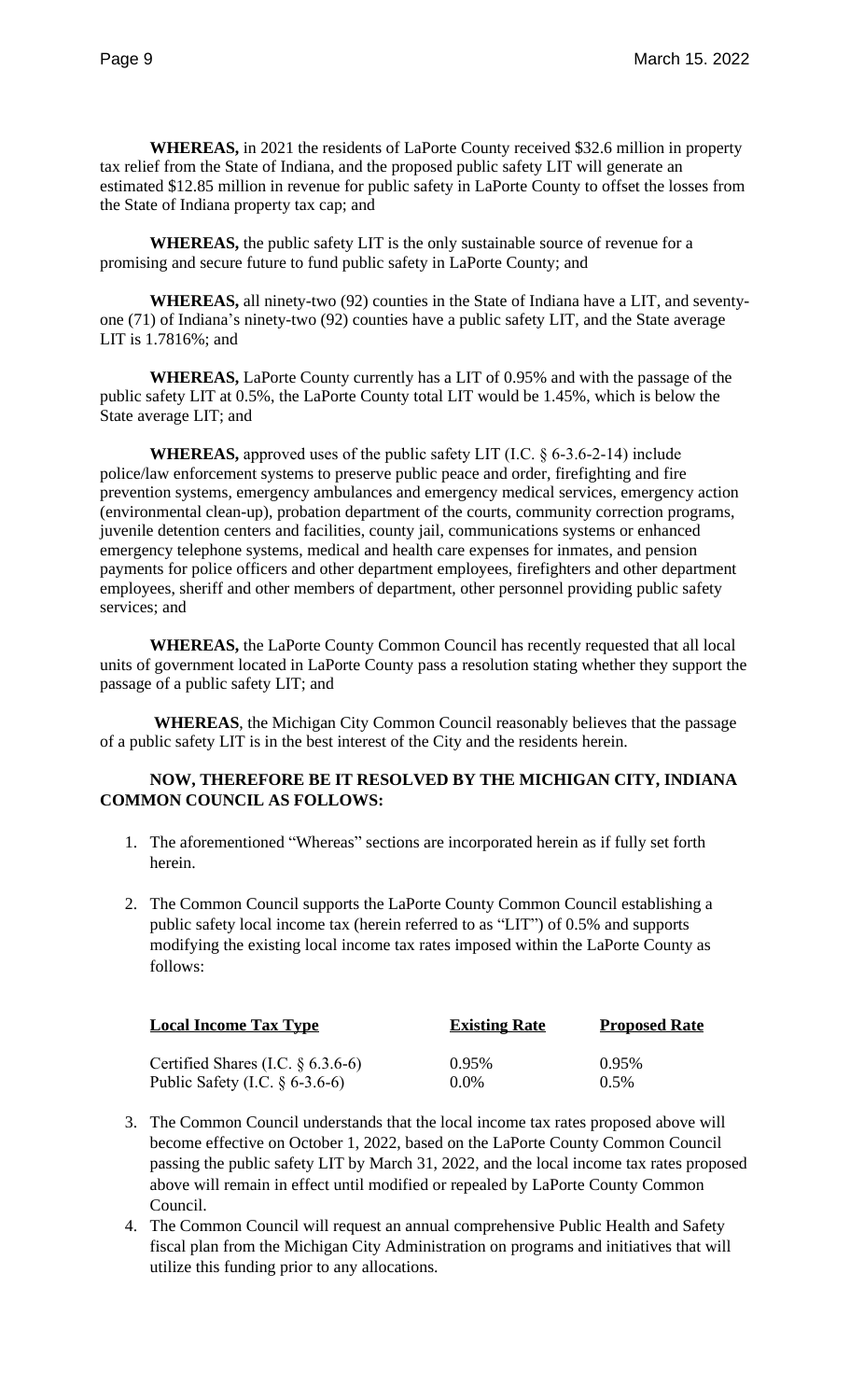This Resolution shall be in full force and effect after passage by the Michigan City Common Council and approval by the Mayor.

## **INTRODUCED BY: /s/** Michael Mack, Member Michigan City Common Council

President Deuitch asked if there were any comments from the public on the amended proposed resolution, there was no response.

President Deuitch asked if there were any comments from the Council at this time.

Councilman Dabney wanted to remind everyone that there were public workshops called by President Deuitch with the public to receive some input from the community; stating several reasons why he is in favor of this LIT tax and will be supporting this resolution.

Councilwoman Zygas added the money that we receive will give us an ability to train, attract and keep quality employees, that she would also be supporting this proposed resolution.

Councilman D. Przybylinski stated that he has given a lot of thought to this proposed resolution; what effect it will have on people, what effect it'll have on retired people, pensions, annuities, stocks, and even more; stating as Councilman Dabney alluded to that we had two workshops to reach out to the public advising this proposed LIT tax was not started in LaPorte County or Michigan City; it all started in Indianapolis with this property tax cap, when the Governor stated whatever the percentage was for the property tax for each city and he would keep anything over that percentage will go back to Indianapolis in the government funding there; stating how this tax was created and voted on in the 2010 election and how this vote effected the entire state of Indiana; letting each county in Indiana do the dirty work and ask for the LIT tax that is being proposed.

Councilman D. Przybylinski stated several reasons why he must support the proposed resolution.

Councilwoman Tillman stated that she concurred with Councilman D. Przybylinski advising it is a hard decision to make for her constituents in the Fifth Ward and for everyone else in our community and that safety is an issue throughout all of wards in Michigan City and that she feels there should be another way that this could be funded or implemented to them for well needed programs, to increase salaries and to hire additional firemen and police officers; stating that it is bothersome to know the entire United Stare is dealing with the same issues our community is; that there are so many questions that need to be answered.

Councilman Fitzpatrick stated that this matter will not be decided by this council whether we resolve to support it or not; that the County Council is going to make the final decision from LaPorte County; advising that this not being the final decision or knowing exactly what the intentions of the County Council is; stating he cannot be supporting this as it is at this time.

Councilwoman Zygas made a motion to adopt the proposed amended ordinance, second by Councilman Mack.

The proposed amended resolution was adopted by the following vote: **AYES:** Council Members Simmons, Zygas, Dabney, Mack, Deuitch and D. Przybylinski (6) **NAYS:**  Council member Fitzpatrick and Tillman (2)

The following resolution was read by Clerk Neulieb by title only:

## **MICHIGAN CITY COMMON COUNCIL**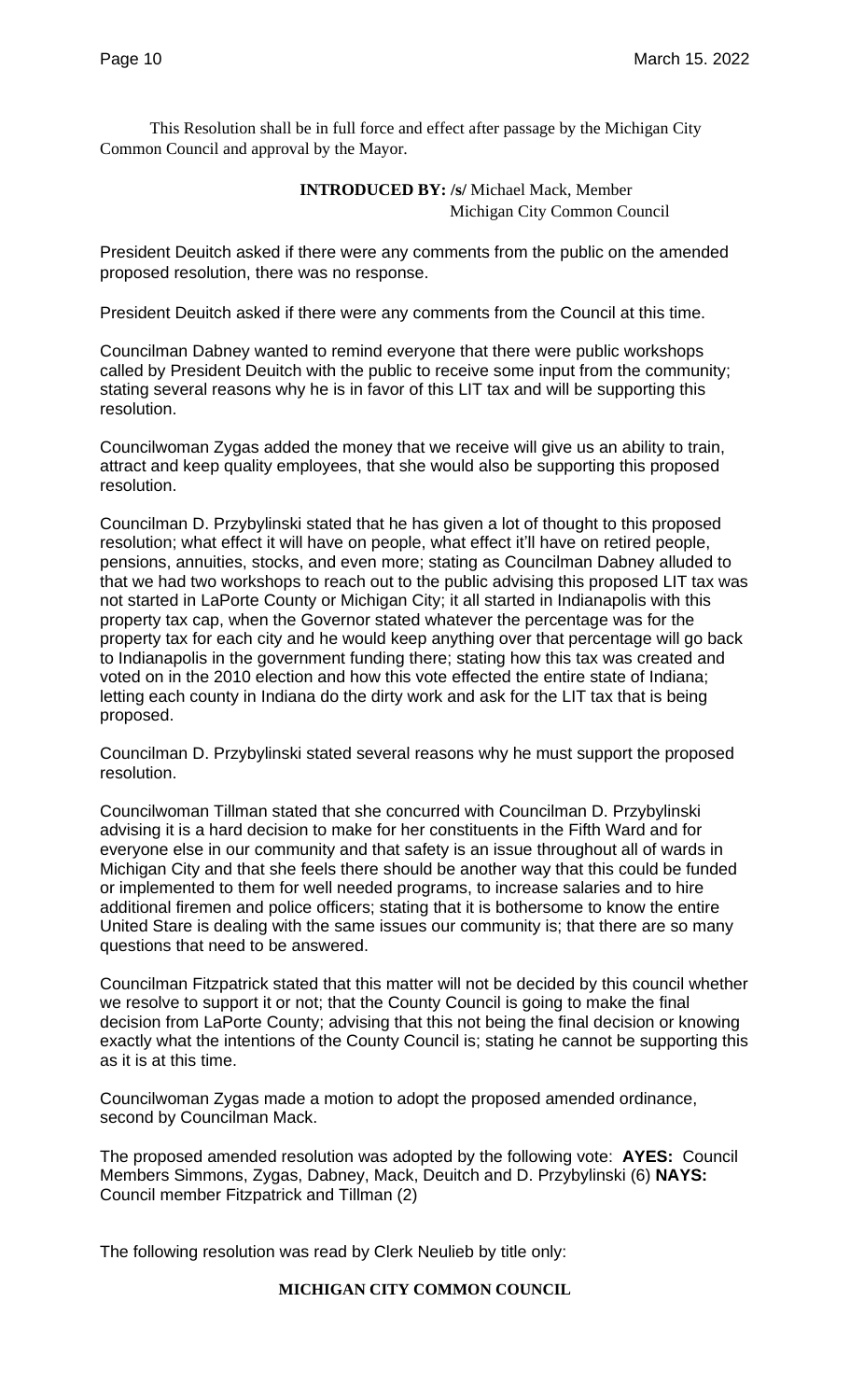# **RESOLUTION NO. 4838**

#### **A RESOLUTION OF THE COMMON COUNCIL OF THE CITY OF MICHIGAN CITY, INDIANA, APPROVING AN ORDER OF THE CITY OF MICHIGAN CITY PLAN COMMISSION APPROVING A CERTAIN DECLARATORY RESOLUTION ADOPTED BY THE MICHIGAN CITY REDEVELOPMENT COMMISSION AMENDING THE BOUNDARIES OF THE EASTSIDE ECONOMIC DEVELOPMENT AREA AND APPROVING AN AMENDMENT TO THE ECONOMIC DEVELOPMENT PLAN FOR THE EASTSIDE ECONOMIC DEVELOPMENT AREA**

**WHEREAS**, the Michigan City Redevelopment Commission (the "Commission"), the governing body of the City of Michigan City, Indiana, Department of Redevelopment exists and operates under the provisions of Indiana Code 36-7-14, as amended from time to time (the "Act"); and

**WHEREAS**, the Commission, on February 23, 2015, approved and adopted its Resolution No. 2-15 entitled "A Resolution of the Michigan City Redevelopment Commission Designating and Declaring the Eastside Economic Development Area to be an Economic Development Area, Approving an Economic Development Plan for said Area, Establishing an Allocation Area for Purposes of Tax Increment Financing" (the "Initial Resolution") creating the Eastside Economic Development Area; and

**WHEREAS**, the Redevelopment Commission, on January 24, 2022, approved and adopted its Resolution No. 1-22 entitled "Resolution of the Michigan City Redevelopment Commission Amending the Boundaries of the Eastside Economic Development Area, Approving an Amendment to the Economic Development Plan for the Eastside Economic Development Area and Regarding Other Related Matters" (the "Declaratory Resolution"); and

**WHEREAS**, the Declaratory Resolution approved an expansion to the Eastside Economic Development Area (the "Area") and approved an amendment to the Economic Development Plan (the "Plan") for the Eastside Economic Development Area to add certain parcels of property to the acquisition list and amend the proposed projects described in the Plan all as described in said resolution; and

**WHEREAS**, on February 22, 2022, the City of Michigan City Plan Commission (the "Plan Commission") met and adopted and approved its Resolution No. 1-2022, a copy of which is attached hereto as **Exhibit A**, determining that the Declaratory Resolution and the amendment to the Plan, as the same is amended by the Declaratory Resolution to include the Expansion Area, conform to the plan of development for the City and approved, ratified and confirmed the Declaratory Resolution, and designated such resolution as the written order of the Plan Commission approving the Declaratory Resolution and the Plan Amendment, as required by Section 16 of the Act (the "Plan Commission Order"); and

**WHEREAS**, Section 16 of the Act prohibits the Commission from proceeding until the Plan Commission Order is approved by the legislative body of the City; and

**WHEREAS**, the Common Council of the City (the "Common Council") is the legislative body of the City and now desires to approve the Plan Commission Order;

#### **NOW, THEREFORE, BE IT RESOLVED, BY THE COMMON COUNCIL OF THE CITY OF MICHIGAN CITY, INDIANA, AS FOLLOWS:**

All of the stated "WHEREAS" clauses are incorporated herein by reference.

The Plan Commission Order attached hereto is hereby approved, ratified and confirmed in all respects.

The determination that the Expansion Area constitutes a redevelopment area under the Act is hereby approved pursuant to Section 15 of the Act.

This Resolution shall be in full force and effect from and after its passage by the Common Council and upon compliance with the procedures required by law.

Adopted at a meeting of the Common Council of the City of Michigan City, Indiana, held on this 15<sup>th</sup> day of March, 2022.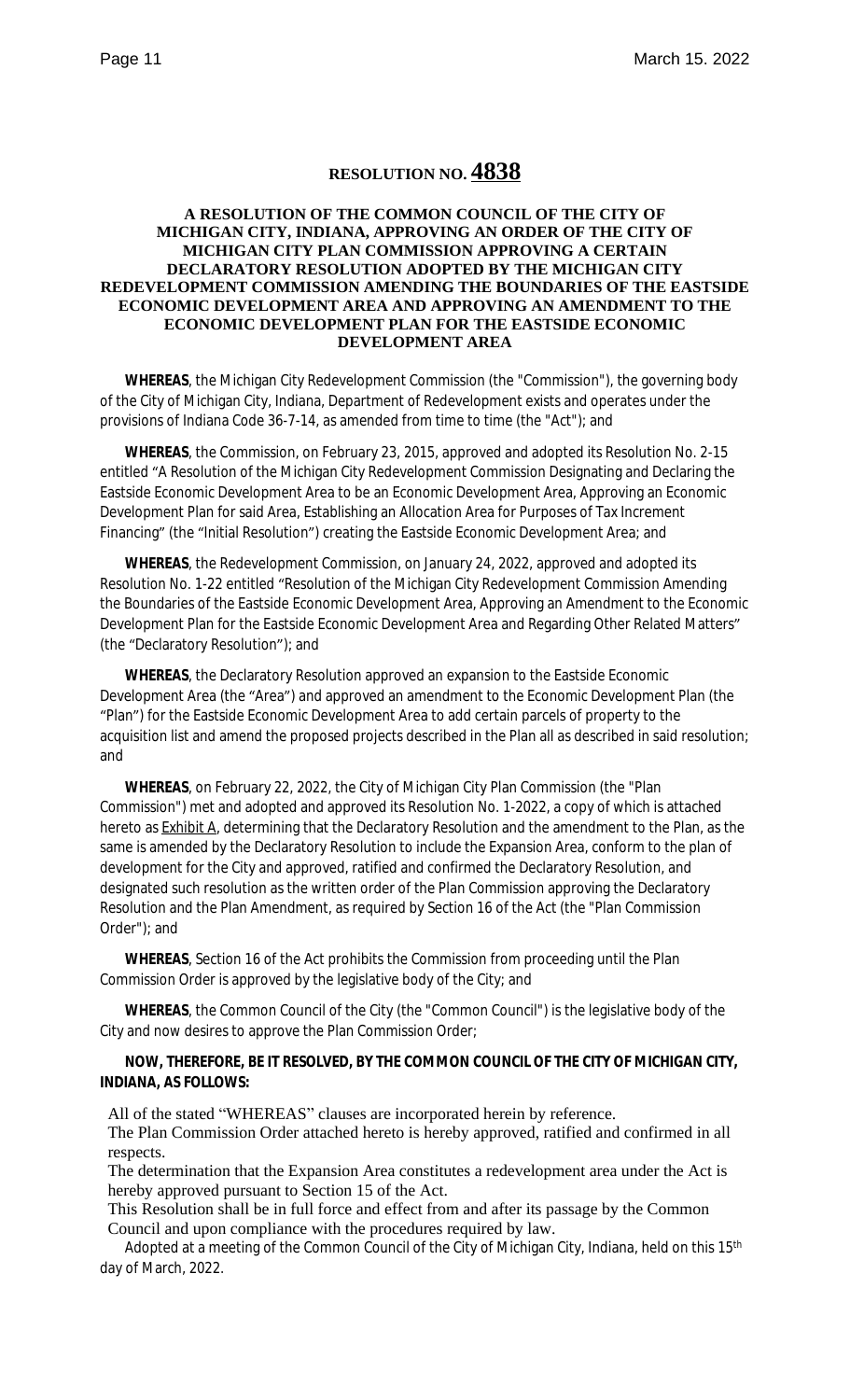Introduced by: /s/Angie Nelson Deuitch, President Michigan City Common Council

Co-Sponsored by: /s/ Dalia Zygas, Member Michigan City Common Council

Co-Sponsored by: /s/ Gene Simmons, Member Michigan City Common Council

## **(NOTE: Exhibit "A" is attached to Resolution No. 4838 in the Clerk's Office)**

President Deuitch asked if the sponsors had anything to add at this time, there was no response.

President Deuitch asked if there were any comments from the public; stating that there are people present to answer any questions about this proposed resolution the Council may have, there was no response.

President Deuitch asked if there were any comments from Council.

Councilman D. Przybylinski stated that the Council received a packet along with the proposed resolution as an Exhibit "A" and that it is unclear to read any of the streets or anything else that is being proposed; making a motion to TABLE this resolution until the next meeting to so that the Council can receive map showing us what we are approving/adopting.

President Deuitch asked if there was a second motion to move forward (repeating three times), there was no response, and the motion doesn't move forward.

President Deuitch asked if there was someone present representing this resolution that could come up and explain.

Skyler York, City Planner and Director of the Redevelopment Commission; advised that this was not provided to him in black and white and wasn't sure what happened; explaining that the area being proposed was annexed a few years ago and is located around our airport which is going to be expanding in the near future, stating that this area was recently rezoned for Industrial use which is why we want to expand this to a TIF area so that our economic development can offer incentives to developers to make Michigan City their home.

President Deuitch asked if there were any questions for Mr. York.

Councilman D. Przybylinski questioned why we need to keep adding our TIF areas larger.

Discussion ensued between Randy Rompola and Council members D. Przybylinski about the rationale for expanding this recently annexed area, that it would allow development to want to locate here and is a tool to help them want to stay.

President Deuitch asked if there were any other additional questions or comments from the Council.

Mr. York just wanted to remind the Council that we do have the airport expansion project moving forward and is in this proposed TIF area and is why the City rezoned this area to M.2 zoning due the airport expansion and is a tool to offer to a business's locating around this area or wanting to locate here.

Councilwoman Zygas stated that because we annexed this land you know we don't want to pay for the infrastructure to come out of city money; stating that this is a way to get the job done; brining usable and taxable monies into our city.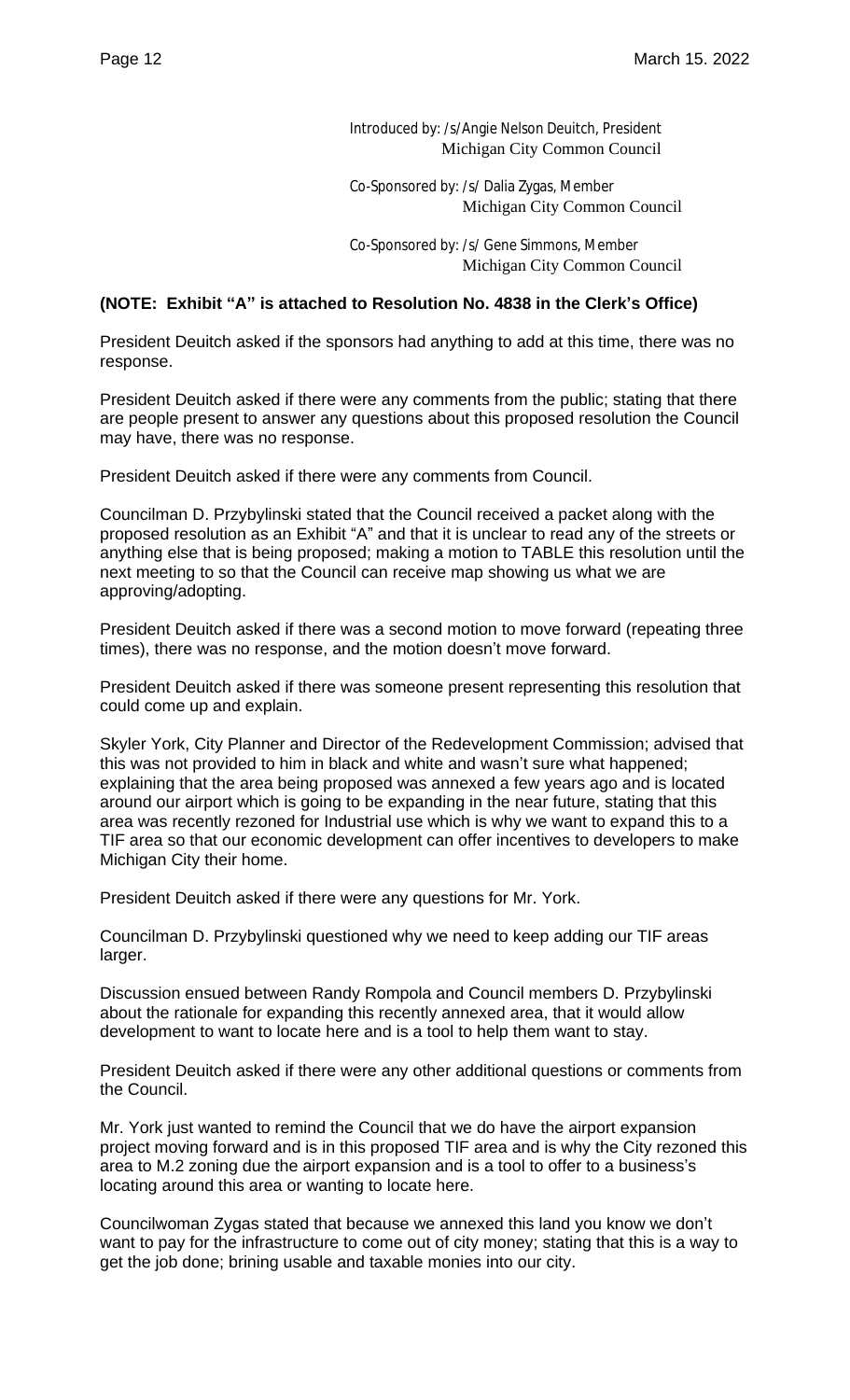President Deuitch asked if there were any other comments from the Council, there was no response.

A motion was made by Councilman Simmons to adopt the proposed resolution, second by Councilwoman Tillman and Councilman Dabney.

The proposed resolution was adopted by the following vote: **AYES:** Council Members Zygas, Tillman, Dabney, Fitzpatrick, Mack, Deuitch ,D. Przybylinski and Simmons (8) **NAYS:** (0).

## **ORDINANCES**

An Ordinance on first reading by title only. **ANNEXING REAL ESTATE approximately 147.2 acres) SITUATED BETWEEN PAHS ROAD, JOHNSON ROAD, AND U.S. HIGHWAY 20, LAPORTE COUNTY, INDIANA AND DECLARING SAME TO BE PART OF THE CITY OF MICHIGAN CITY, INDIANA**

> **Introduced by:** Angie Nelson Deuitch Sean Fitzpatrick

President Deuitch asked if the sponsors had anything to add this evening, there was no response.

President Deuitch asked if there were any comments from the public., there was no response.

President Deuitch asked if there were any comments or questions from the Council.

Councilwoman Zygas asked to be added ask a Co-sponsor to the proposed ordinance.

Councilman Simmons also asked to be added as a Co-sponsor.

Councilman Dabney asked to be added to the proposed ordinance also.

President Deuitch asked if there were any other comments from the Council, there was no response; stating that this proposed ordinance will be held over on second reading until the April 5, 2022, Council meeting.

The Clerk read the following proposed ordinance on first reading by title only. **APPROVING ADDITIONAL APPROPRIATION IN THE BUDGET OF THE COMMON COUNCIL IN THE GENERAL FUND FOR ADDITIONAL FUNDING FOR THE COMMON COUNCIL'S 2022 LEGAL SERVICE CONTRACT**

> **Introduced by:** Angie Nelson Deuitch Tracie Tillman

(DECREASE General Fund #1001 Unappropriated balance \$25,000.00 INCREASE ACCOUNT #1001 105 431.010 \$25,000.00 Professional Services – Legal)

President Deuitch asked if the sponsors had any comments, there was no response.

President Deuitch asked if there were any comments from the public, there was no response.

President Deuitch asked if there were any comments or questions from the Council, there was no response; stating that the proposed ordinance will be held over on second reading at our April 5, 2022, Council meeting.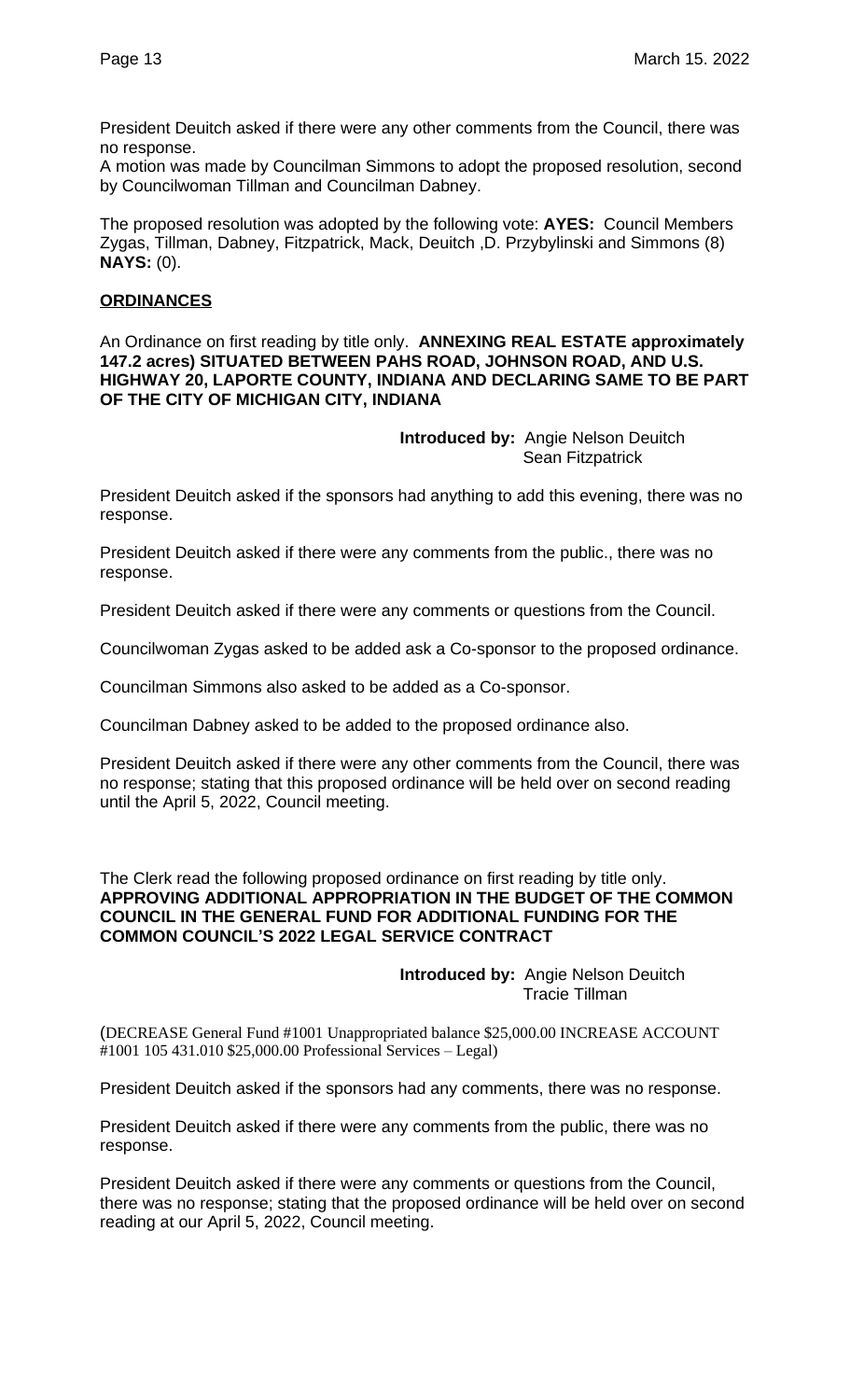The Clerk read the following proposed ordinance on first reading by title only. **APPROVING ADDITIONAL APPROPRIATION IN THE BUDGET OF THE LOCAL INCOME TAX (LIT) FUND FOR THE 2022 LANDSCAPING CONTRACT**

## **Introduced by:** Don Przybylinski

**(**DECREASE LIT Fund 2224 Unappropriated balance \$100,000.00 INCREASE ACCOUNT #2224 116 436.050 \$100,000.00 Repair & Maintenance – )

Councilman D. Przybylinski explained that the piece of property we're talking about and the amount of money being requested is for the greenway on Wabash Street from U.S. Highway 12 going south to 11th Street; advising this area was developed in 2015 by the Redevelopment Commission when they took out a bond for \$3,300,000 to redevelop this greenway to be a natural habitat/rain gardens with the bond refinanced in 2021 with the bond being \$2,500,000 with a maturity date 2041.

Councilman D. Przybylinski commented on the lawn area, the flowers, trees and greenway and that he spoke to Mayor Parry , Cranston Harris Central Service Director Shong Smith from the street department and they each advised him that the city doesn't have the professional capability to take care of this greenway area to be maintained the way it should be; stating that with the amount of money the city has put into this greenway it hasn't been kept up to the standards it should of been; requesting that the City signs a contract with Service Scape to get this area back to the way it was in 2015.

President Deuitch asked if the public had anything to add this evening.

Mayor Parry asked for the Council to support this appropriation stating several reasons; the city has a difficult time the last few years keeping people, a lot of our underground piping for irrigation systems are in disrepair and not connected, giving some of the watering to our own sanitary department during the dry hot weather.

President Deuitch asked if there were any additional comments from the public.

Bruce Medici, 619 Hobart offered his perspective that he is a fairly recent resident of Michigan City; advising that until today he frankly was confused about exactly what this was supposed be or what the nature of this part of the land was; stating that he is glad to see some effort being made to the beautify this greenway.

Councilman Simmons concurred with Mr. Medici's comments, that this greenway is an eyesore to our city and has been for several years and agrees that we need to hire a professional to get this area back to what is was meant to be – beautiful.

Councilwoman Tillman asked Councilman D. Przybylinski if he would be able to provide herself and the council the figures he just stated that this is something that needs to be addressed and thought that we have had a contract with Service Scape in the past and was wondering if this 2022 proposed contract has an increase.

Controller Hoffmaster was on Hybrid/Zoom advising the Council that the 2022 proposed contract has almost doubled because of additional services and that the contracts we had in 2020 and 2021 was roughly \$99,000 with the new proposed contract being a little over \$200,000 with the extent of their work being increased dramatically to help bring these areas back to looking the way they should be looking and the reason why we will let Service Scape take over all of the maintenance on Wabash, from Hwy. 12 to Eleventh Street and then Franklin Street from the library to Coolspring Avenue.

Councilwoman Tillman questioned that the areas Controller Hoffmaster just mentioned is the designated list that Servicescape will be covering for 2022 and that they will not be servicing Michigan Boulevard, that this is a separate contract.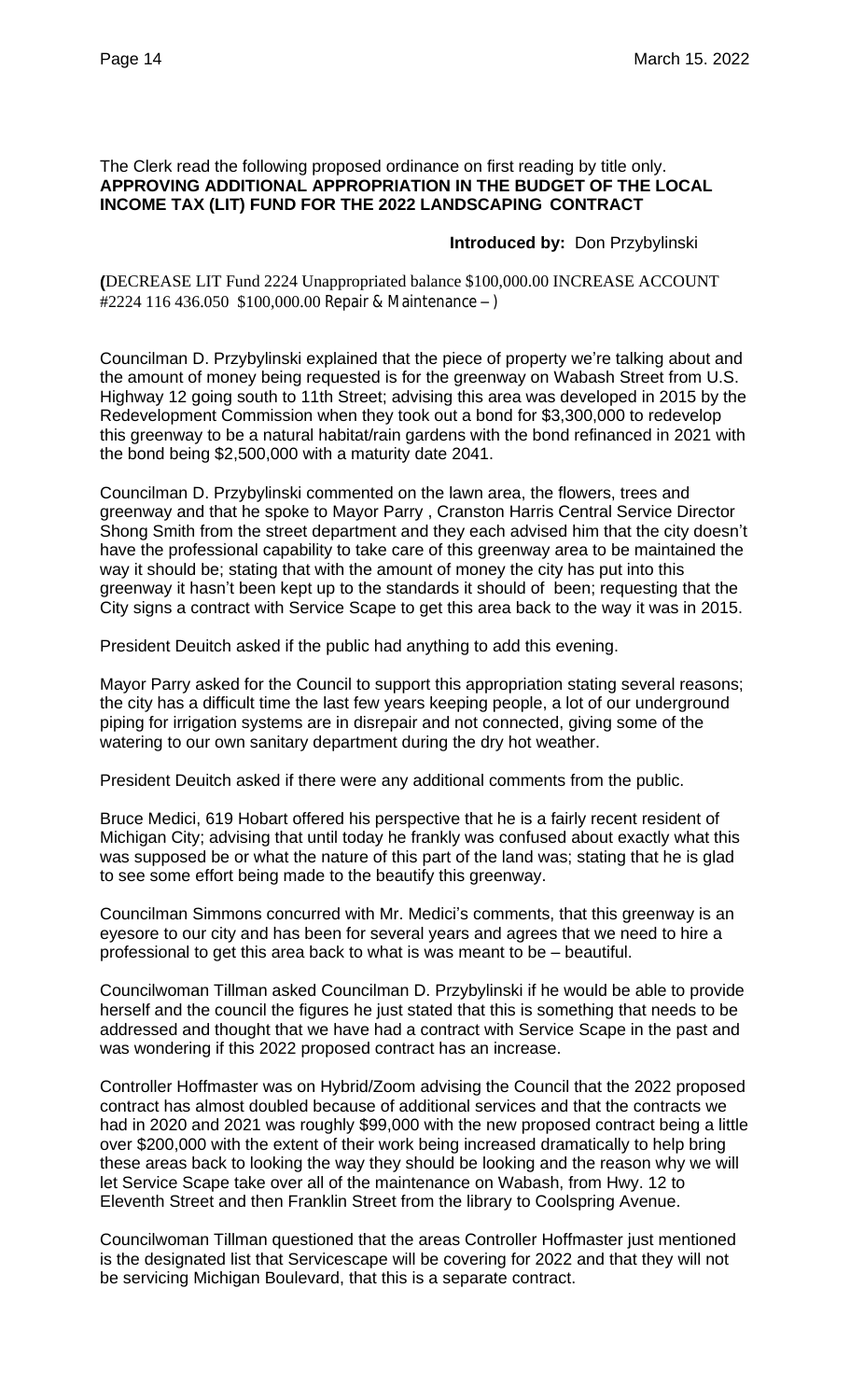Controller Hoffmaster advised that Michigan Boulevard is a separate contract with Servicscape through the Sanitation District.

Councilwoman Tillman questioned this because she has seen Servicescape doing work on Michigan Boulevard.

Councilwoman Zygas stated that she has concerns, that because originally when the rain gardens were put in they needed professional maintenance, because they had native plantings with their purpose to slow down the water control stormwater management; that when she sees the list of herbicide roundup and more herbicides on the proposed contract this is going against the entire idea of the installation of these kind of plants and what this project granted was all about; asking that we need to discuss this with the Sustainability Commission or contact a native plant person like Cardinal to see where we should be going by our next council meeting; advising that it does take a few years to get native plants growing and to look really good.

Councilman D. Przybylinski advised that he will talk to Servicescape and that the herbicides and pesticides on their list are not going to be used by any of native rain plants on Wabash Street; stating that when the Redevelopments Commission does a project and it is finished only have to maintain the project for one year and that he feels that Redevelopment should step up and help maintain when doing a project like Wabash Street so that it is maintained by professionals and doesn't end up looking like what we are facing today.

President Deuitch stated there will be a formal public hearing at our next Council meeting on April 5, 2022, when maybe we can get some answers to questions that were brought up this evening; asking if there were any other comments from the Council, there was no response; stating that the proposed ordinance will be held over to second reading at our April 2022 Council meeting.

Councilman Fitzpatrick asked for a five-minute recess.

The Clerk read the following proposed ordinance on first reading by title only. **APPROVING ADDITIONAL APPROPRIATION IN THE BUDGET OF THE LOCAL INCOME TAX (LIT) FUND TO PROVIDE FUNDING FOR PROFESSIONAL SERVICES TO PREPARE A FISCAL PLAN FOR A VOLUNTARY ANNEXATION PETITION FILED BY PRITZ FAMILY, LLC, ET AL.**

## **Introduced by:** Bryant Dabney

(DECREASE LIT Fund #2224 Unappropriated balance \$16,700.00 INCREASE ACCOUNT #2224 000 431.050 \$16,700.00 Professional Services – Other)

President Deuitch asked if the sponsor had any comments at this time, there was no response.

President Deuitch asked if there were any questions or comments from the public, there was no response.

President Deuitch asked if there were any comments from the Council, there was no response; stating the proposed ordinance will be held over on second reading at our April 5, 2022 Council meeting.

The Clerk read the following proposed ordinance on third reading by title only.

## **MICHIGAN CITY COMMON COUNCIL**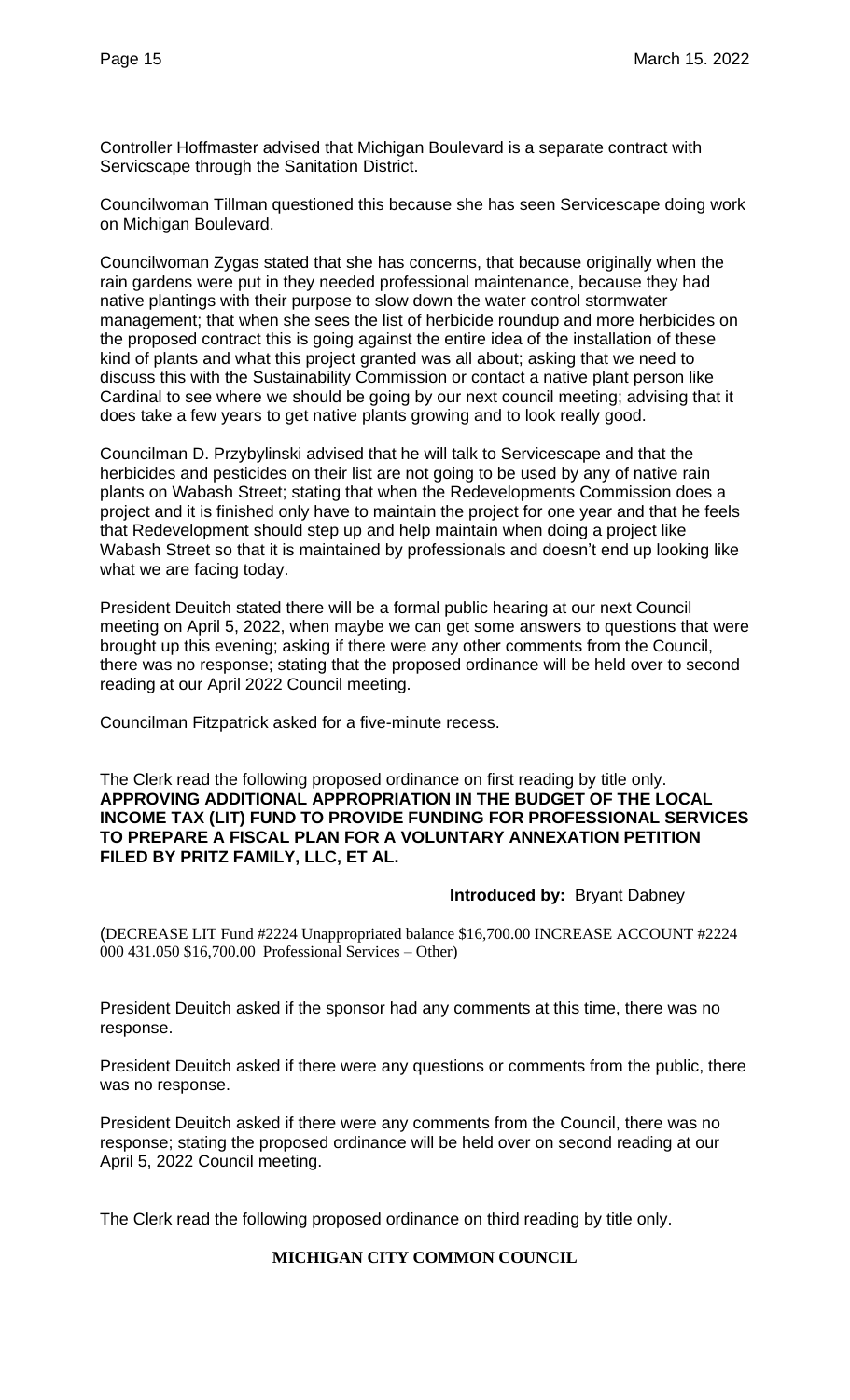# **ORDINANCE NO. 4619**

#### **APPROVING ADDITIONAL APPROPRIATION IN THE BUDGET OF THE LOCAL ROAD AND STREET FUND FOR THE BALANCE OF THE 2021 MISCELLANEOUS PAVING PROJECT**

**WHEREAS,** it has been demonstrated to the Common Council of the City of Michigan City that it is necessary to appropriate more money than was appropriated in the 2022 Annual Budget to fund balance of 2021 miscellaneous paving project, and

**WHEREAS,** the City Controller has determined that sufficient unappropriated funds are available in the Local Road and Street Fund #2002 to be appropriated for that purpose.

**NOW, THEREFORE, BE IT ORDAINED** by the Common Council of the City of Michigan City, La Porte County, Indiana, that for the expenses of the City the following additional sums of money are hereby appropriated out of the fund named and for the purpose specified above, subject to the laws governing the same:

| INCREASE ACCOUNT#2002 000 443.030<br>Capital Outlay - Streets |                                   | \$347,909.00                  |
|---------------------------------------------------------------|-----------------------------------|-------------------------------|
| Unappropriated balance                                        | \$347,909.00                      |                               |
| DECREASE Local Road and Street Fund 2002                      | <b>AMOUNT</b><br><b>REQUESTED</b> | <b>AMOUNT</b><br>APPROPRIATED |

 This Ordinance to be effective upon passage by the Council, approval by the Mayor, any necessary publication, and any necessary approval by the Indiana Department of Local Government Finance.

> **INTRODUCED BY: /s/** Paul Przybylinski, Member Michigan City Common Council

President Deuitch asked if there were any comments from the public at this time, there was no response.

President Deuitch asked if the Council had any comments.

Councilman D. Przybylinski made a motion to adopt the proposed ordinance, second by Councilman Fitzpatrick.

The proposed ordinance was adopted by the following vote: **AYES:** Council Members Tillman, Dabney, Fitzpatrick, Mack, Deuitch ,D. Przybylinski, Simmons and Zygas (8) **NAYS:** (0).

The Clerk read the following proposed ordinance on third reading by title only.

# **MICHIGAN CITY COMMON COUNCIL ORDINANCE NO. 4620**

## **AMENDING SECTION 2-462 OF THE MICHIGAN CITY MUNICIPAL CODE REGARDING MEMBERSHIP ON THE YOUTH LEADERSHIP COMMISSION**

**WHEREAS**, Sec. 2-462(b)(1) of the Michigan City Municipal Code currently reads as follows: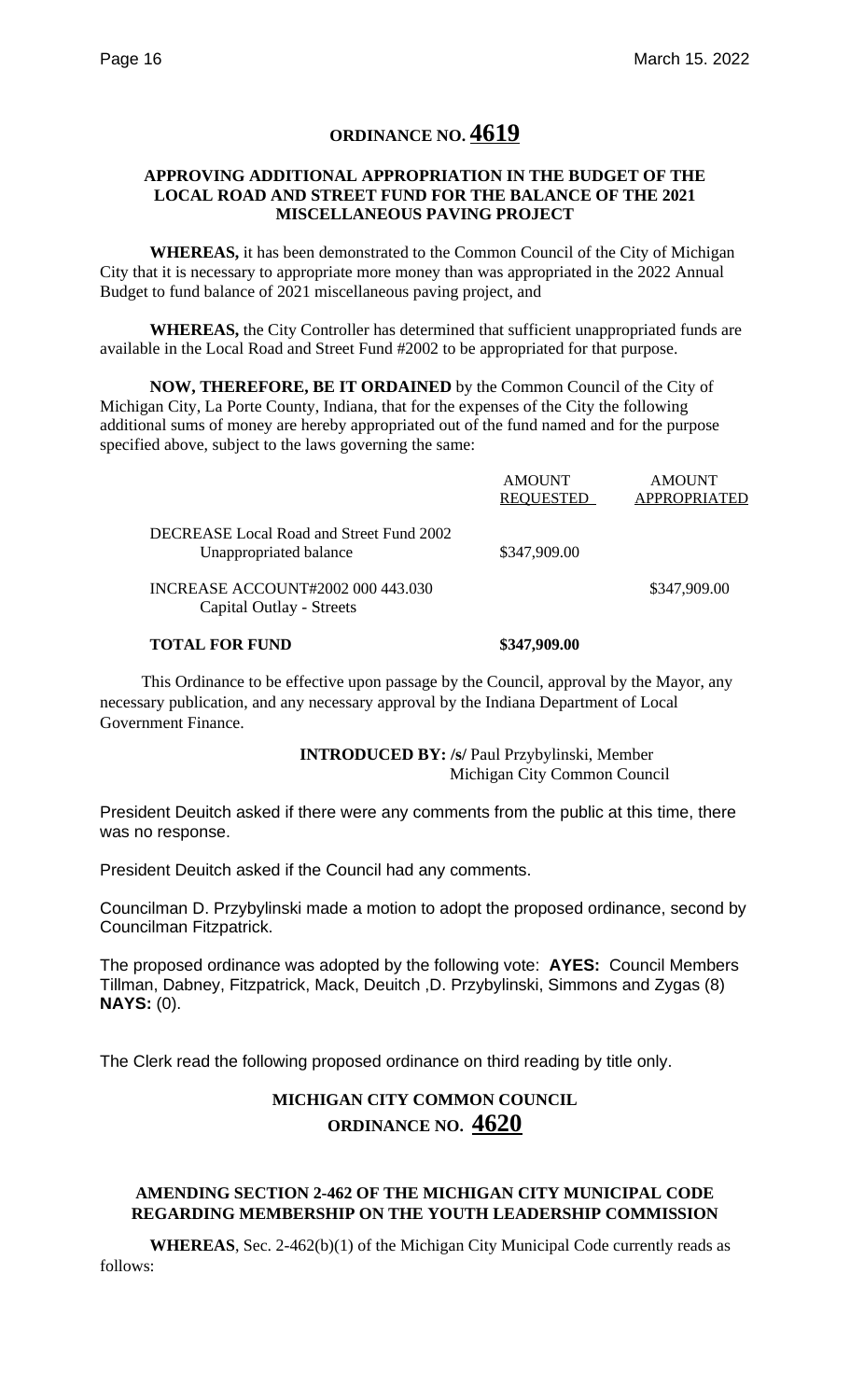(b) *Membership; governing regulations of the commission.*

(1) *Appointments.* The commission shall be composed of nine members, all voting, ranging in age from 16 through 22, to be appointed as follows:

a. Two whom shall be appointed by the mayor, one of these appointments shall initially be for only one year and one must be a current MCHS student nominated by the student government organization.

b. Three whom shall be appointed by the common council, two of these appointments shall initially be for only one year and one must be a current Marquette High School student nominated by the student government organization and one must be a member of, and nominated by, a city community organization. A community organization wishing to nominate one of its members for appointment shall submit a letter to the common council stating why that organization should be selected by the common council as the community organization whose nominee should be considered plus why the organization's nominee should be appointed, including how the nominee has demonstrated community involvement and leadership qualities.

c. One who shall be appointed by the human rights commission of the city.

d. One who shall be appointed by the commission on the social status of African American males, one of these appointments shall initially be for only one year.

e. One who shall be appointed by the commission for women.

f. One who shall be appointed by the youth leadership commission.

To be eligible to serve as a member, the individual must live in the city area and, at the time of their appointment, have demonstrated community involvement and leadership qualities. The president of the common council shall appoint a council member as a nonvoting liaison to the commission.

**WHEREAS**, the Common Council desires to make amendments to Sec. 2-462(b)(1) regarding membership on the City's Youth Leadership Commission to remove some of the restrictions on being a member; and

**WHEREAS**, the Common Council reasonably believes these amendments are in the best interest of the City.

**NOW, THEREFORE, BE IT ORDAINED** by the Common Council of the City of Michigan City as follows:

**SECTION 1.** Sec. 2-462(b)(1) of the Michigan City Municipal Code is amended to read as follows:

(b) *Membership; governing regulations of the Commission.*

1. The Commission shall be composed of nine members, all voting, ranging in age from 13 through 19, five of whom must be in high school, to be appointed as follows:

- a. Two appointed by the Mayor;
- b. Three appointed by the Council;
- c. One appointed by the Human Rights Commission;
- d. One appointed by the Commission on Sustainability
- e. One appointed by the Commission For Women; and

 f. One appointed by the Commission On The Social Status of African American Males.

To be eligible to serve as a member, the individual must be a resident of Michigan City, attend a school in Michigan City, and have demonstrated community involvement and leadership qualities. Recommendations may be made to the Mayor and the Council by school officials and student government representatives. The President of the Common Council shall appoint a Council member as a non-voting liaison to the Commission.

The remainder of Section 2-462(b) shall remain in full force and effect.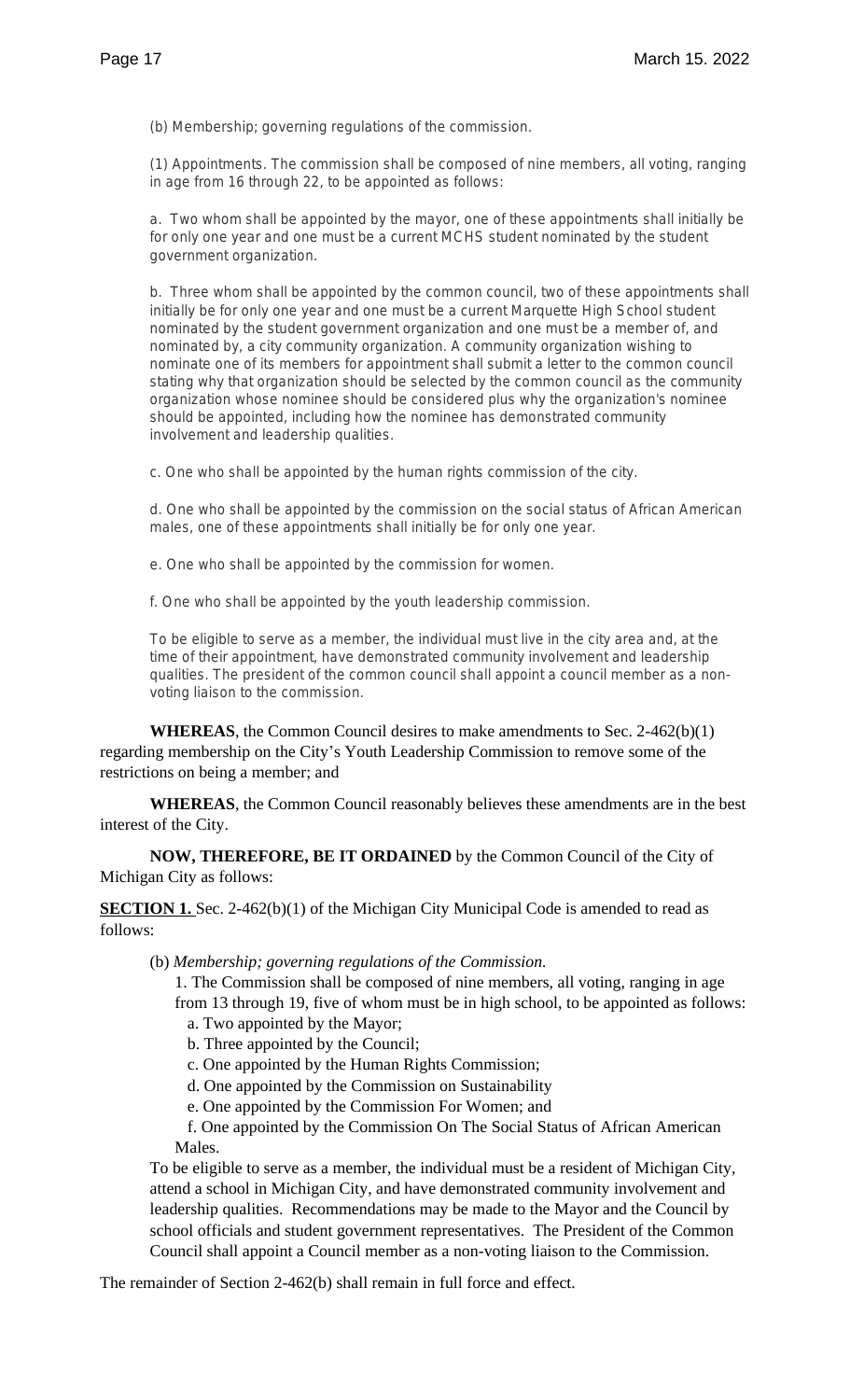This Ordinance to be effective upon adoption by the Council and approval by the Mayor.

**INTRODUCED BY: /s/** Angie Nelson Deuitch, President

Michigan City Common Council

/s/ Sean Fitzpatrick, Member

Michigan City Common Council

President Deuitch asked if the sponsors had anything to add at this time, there was no response.

President Deuitch asked if anyone from the public had any comments or questions at this time, there was no response.

President Deuitch asked if the Council had any comments or questions

Councilman D. Simmons made a motion to adopt the proposed ordinance, second by Councilwoman Tillman.

The proposed ordinance was adopted by the following vote: **AYES:** Council Members Dabney, Fitzpatrick, Mack, Deuitch , D. Przybylinski, Simmons, Zygas, and Tillman (8) **NAYS:** (0).

#### **NEW BUSINESS**

The Council has (1) appointment to the Michigan City Sustainability Commission expiring May 1, 2022. Incumbent Ms. Nancy Moldenhauer.

President Deuitch stated that the Council has one appointment to the Michigan City Sustainability Commission and that the council will have nominations at the first council meeting in April.

## **UNFINISHED BUSINESS**

President Deuitch the Council will vote this evening on the One (1) appointment to the Michigan City Enrichment Corporation, the term expires March 31, 2022. The incumbent was Ms. Connie Anderson and there were five (5) people that were nominated; **Antwan Burks, Kimberly Williams, Rodney McCormick ,Michael Vinson and Stasi Benning.** President Deuitch explained the procedure for the voting process.

President Deuitch asked if there were any comments from the Council or public and would like to speak at this time

Rodney McCormick, 617 Union Street, stated that he would like to remove his name for this appointment due to his involvement with the Martin Luther King Center which is a non-for profit agency, and he expressed his support for Stasi Benning.

Stasi. Benning, 3805 Lexington Road, introduced herself and explained her education and employee background for those that did not know her; and that she feels she would be a great asset to the Enrichment Corporation board asking for the council's support.

Mike Vinson, 6 Devonshire Court, asked to also be removed the list of nominees, and expressed his support for Staci Benning.

President Deuitch asked if there were any other comments, there was no response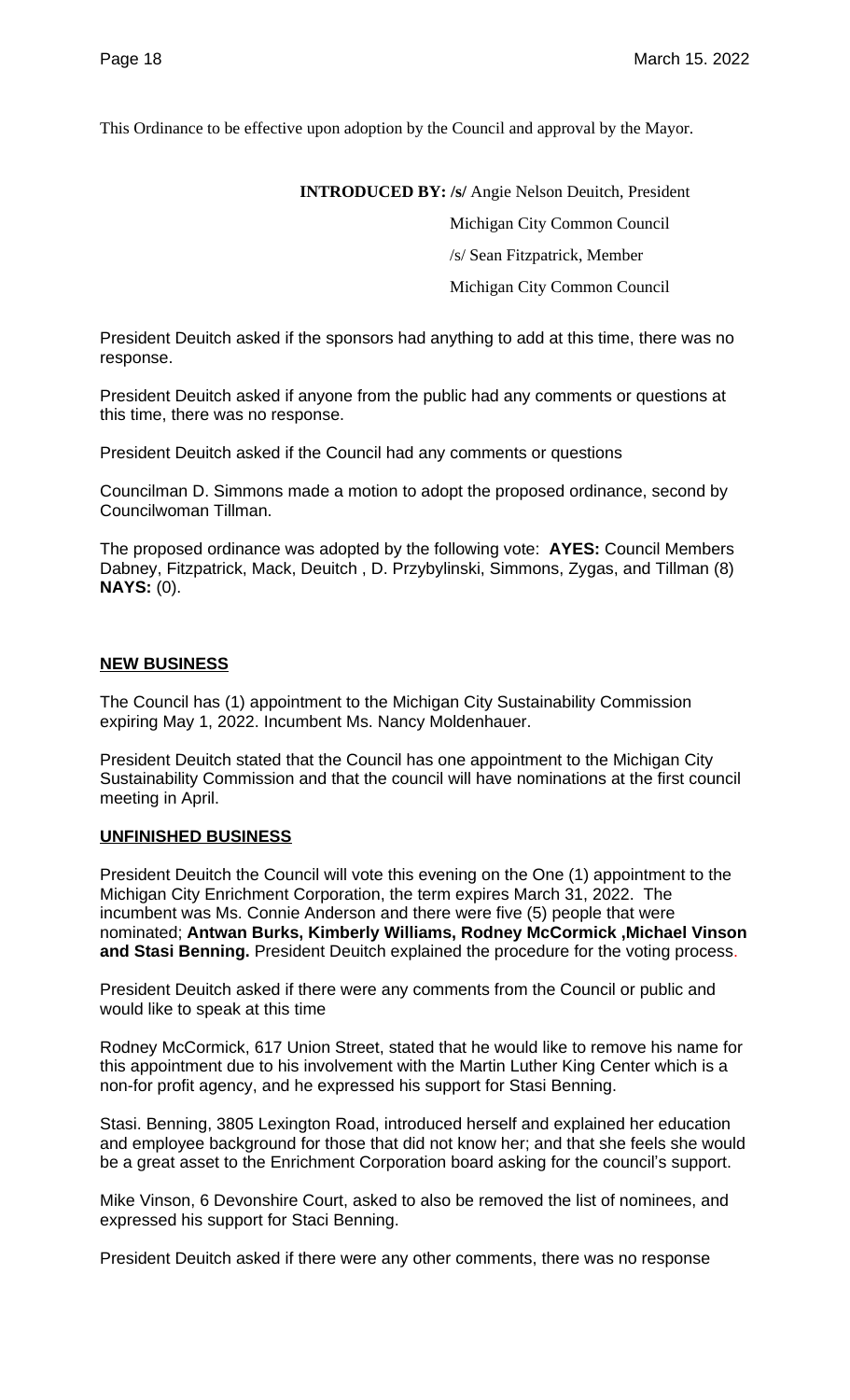Stasi Benning was appointed to the Michigan City Enrichment Corporation board by the following votes: Burks Votes None (0): Benning Votes Council **m**embers Fitzpatrick, Deuitch, D. Przybylinski, Simmons, and Tillman **(5)** Williams Vote: Council members Mack, Williams, and Zygas **(3)**

President Deuitch congratulated Ms. Benning to her appointment.

President Deuitch stated that there are still three (3) appointments that need to be filled on to the Social Status of African American Males Commissionand that she reached out to the NAACP and that the council did receive a letter from them appointing Ms. Linda Fay Conley to represent their organization.

Councilwoman Tillman made a motion to accept the recommendation of Linda Fay Conley to the Social Status of African American Males Commission and was seconded by Councilman Fitzpatrick. President Deuitch explained this would be in replacement of Ms. Latonya Troutman.

Linda Fay Conley representing the NAACP to the Social Status of African American Males Commission was approved by the following vote: **AYES:** Council Members Mack, Deuitch , D. Przybylinski, Simmons, Zygas, Tillman, Dabney, and Fitzpatrick (8) **NAYS:** (0).

President Deuitch advised there was a change in this month's meeting date for the Social Status of African American Males and they were going to address the other two (2) positions that need to be filled according to their ordinance and address any amendments they feel might need to be done.

## **COMMENTS FROM THE PUBLIC**

President Deuitch asked if there were any comments from the public.

Rodney McCormick, 617 Union Street expressed his views on the LIT tax that if this is adopted it will show support to the Mayor of LaPorte and that the taxpayers in our Community pay enough already.

Rodney McCormick commented on the annual report that is supposed to be given to the Council; asking that all nominations be received by the first of December the prior year so the commission can start their fiscal year January 1<sup>st</sup> of each year; that there are some amendments that need to be done to our ordinance to move forward and be more organized.

Ernie Hollihan, 302 Gladys Street, expressed his support for Ms. Benning and that she will be an asset to the Enrichment Corporation board.

President Deuitch stated for the record that this time is for "public comment"

Brett Antisdel 301 Fryar Road, questioned that is the amount on the contract with Serviscape to get everything in order and then the amount goes down for maintenance? He stated that Controller Hoffmaster mentioned this was for perpetuity, because she stated the amount doubled because the amount of work went up.

Councilman D. Pryzbylinski advised that this cost is to get Wabash Street Greenway back to the way it was when designed in 2017; explaining that Serviscape is doing additional work on Eleventh Street to Coolspring Avenue which is an increase in cost. Further discussion ensued regarding the additional cost.

Mr. Antisdel commented on the TIF districts along with south TIF distract area where Meijer and Menards are located; asking why the City can't use some TIF monies to repave the poor condition of these roads.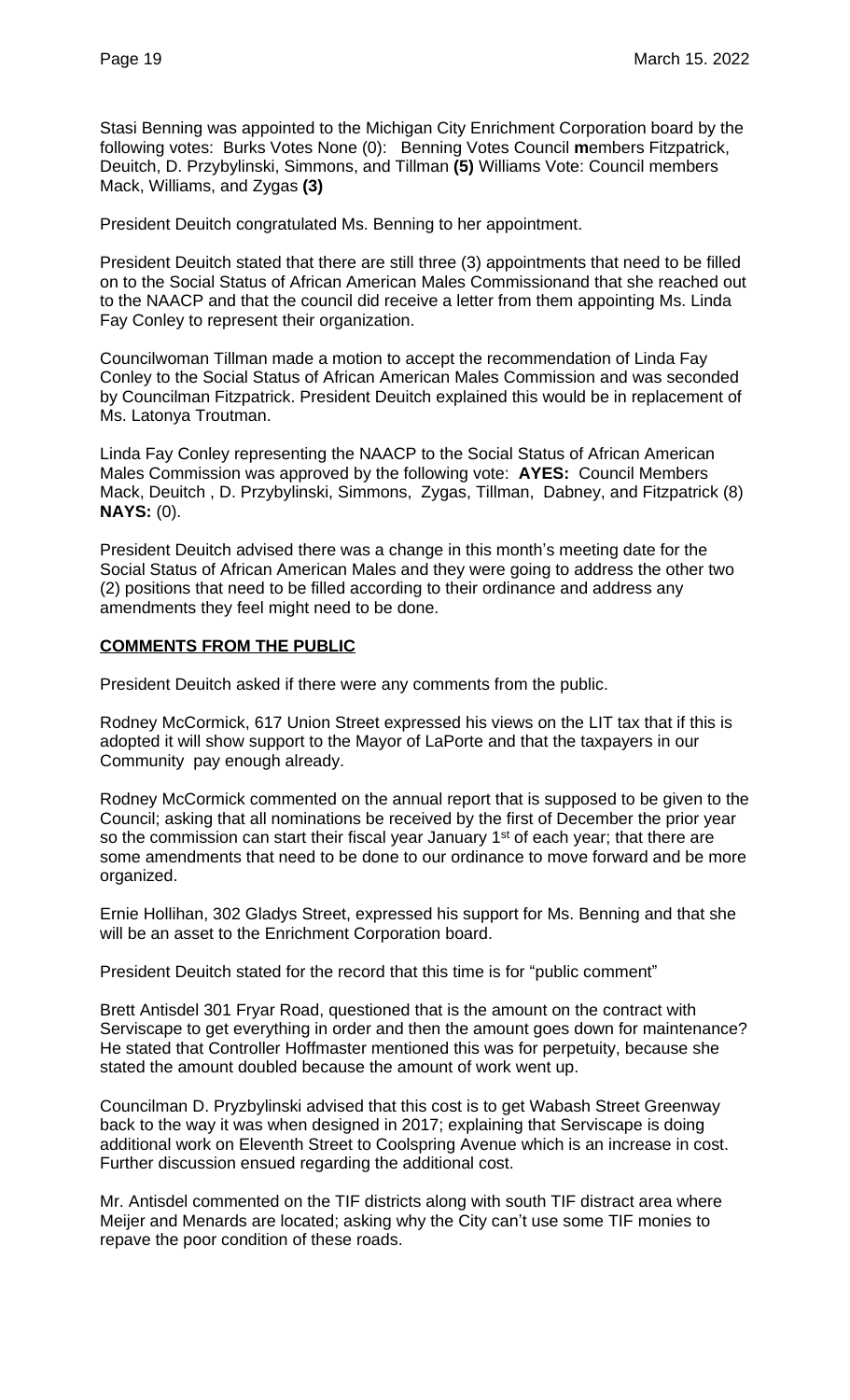President Deuitch commented that Michigan City does not own some these roads but are in the process of acquiring the roads mentioned. She commented that Haas & Associates reported on these roads at our Redevelopment Commission meeting.

Further discussion ensued on road conditions and TIF funds.

President Deuitch asked if there were any further comments from the public, there was no response.

President Deuitch asked if there were any further comments from the council.

Councilwoman Zygas advised that she received an email from Park Superintendent Shannon Eason, that the Summer "Kids Day Camp" is back and are hiring instructors; that they can apply online or stop into the Personnel Department.

Councilwoman Tillman asked what the cost of the Day Camp was; with Councilwoman Zygas advising that she was unsure, but inquiries can contact the Park Department.

Councilman Fitzpatrick asked if the 2022 proposed landscaping contract was advertised and put out for bid or did, we just received Servicscapes contract.

Councilman D. Fitzpatrick advised that Serviscape has worked on many project in our community ; that no advertising for bids were put out; stating the City has not received bids from landscaping companies in the past.

Councilman Dabney stated several of his concerns regarding gun violence in our community; advising that he spoke with Prosecutor John Lake, about certain funds that should be looked at, and further safety measures for our city; cameras, license plate readers, and shot spotters; that public safety is one of the biggest issues we have in our community.

President Deuitch asked if there were any further council comments.

Councilman D. Przybylinski stated that the Naomi Anderson Celebration will be held on Saturday at Wescott Park at 2:00 PM, that they have done an outstanding job. He stated that on March 31<sup>st</sup> the Human Rights Commission will be holding a giveback night from 4-8 at Galveston Steakhouse, and that a certain percentage of your bill will be going back to the Human Rights Commission.

Councilman D. Przybylinski thanked Mr. Hollihan for attending the Council's joint workshop and that he did not offend him at that meeting, and there was no need to apologize.

Councilman D. Przybylinski thanked the Main Street Association and Johnny Stimley for hosting the Saint Patrick's Day Parade. He thanked the Michigan City Street Department for picking up all the debris along Meijer, and 400 North in preparation for the regional basketball tournament. He thanked Tim and Cathy Glidden for picking up trash along Cleveland Avenue, and 400 North.

President Deuitch commented on the Naomi Anderson Celebration, and that some of Naomi's descendants would be in attendance, and that there would be a program held at Lubeznik Center afterwards and asked everyone to come out and show support.

. President Deuitch explained that the next Council meeting would be held on April 5<sup>th</sup>, and she would be a part of the meeting on hybrid/zoom but not physically because of her involvement at a Smart Cities conference; explaining that Councilman D. Przybylinski would be handling the next council meeting. President Deuitch asked for a motion to adjourn the meeting.

## **ADJOURNMENT**